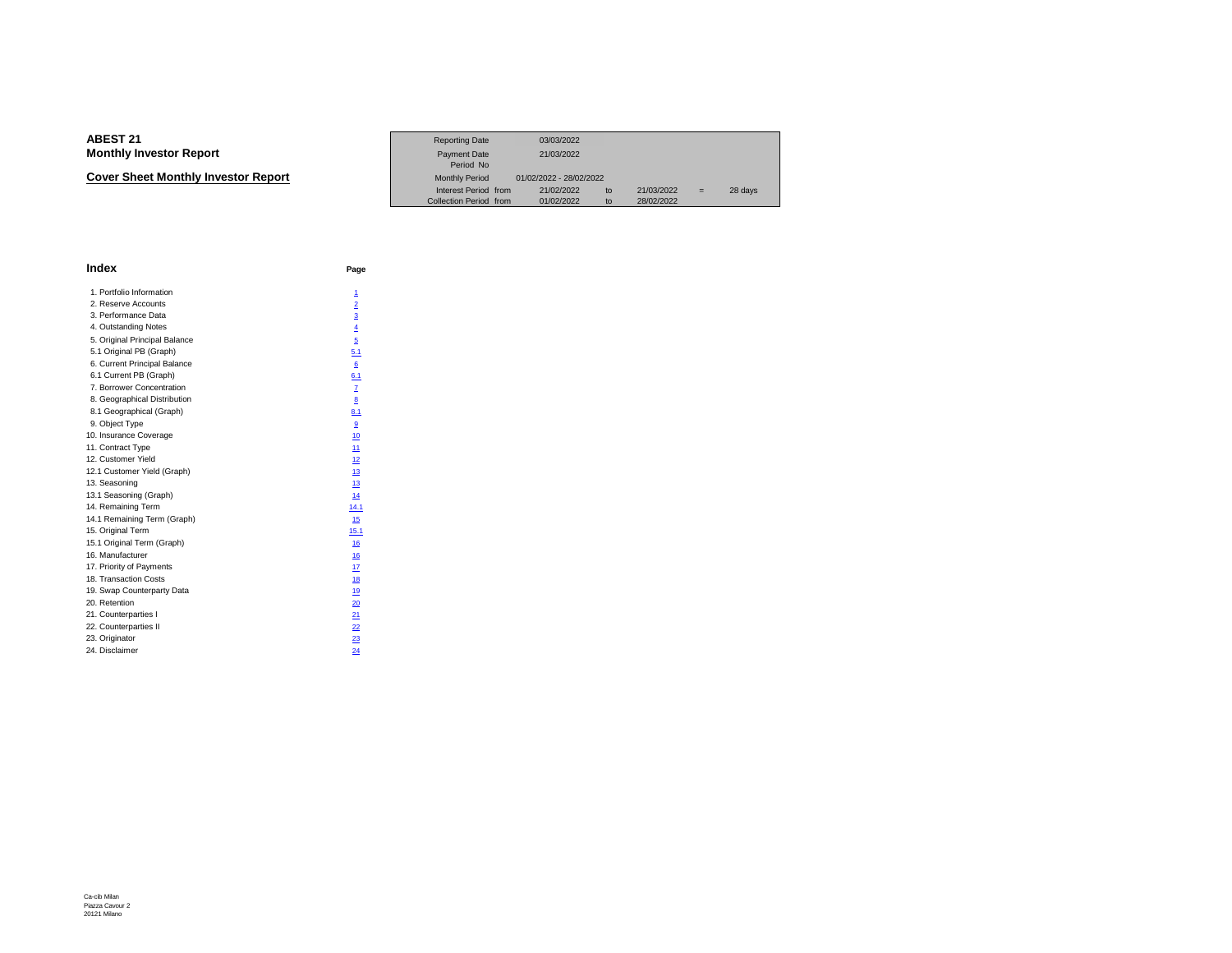#### **ABEST 21**Reporting Date 03/03/2022<br>Payment Date 21/03/2022 **Monthly Investor Report**Payment Date Period No $\overline{\mathbf{n}}$  Monthly Period 01/02/2022 - 28/02/2022  **1. Portfolio Information**Interest Period from 21/02/2022 to 21/03/2022 = 28 days<br>Collection Period from 01/02/2022 to 28/02/2022 Collection Period from

|                                                                                                                                                                                   |                     | current period                                                                                               | previous period                                                                                       |
|-----------------------------------------------------------------------------------------------------------------------------------------------------------------------------------|---------------------|--------------------------------------------------------------------------------------------------------------|-------------------------------------------------------------------------------------------------------|
| <b>Outstanding Receivables</b>                                                                                                                                                    | No. of<br>Contracts | <b>Aggregate Outstanding</b><br><b>Principal Amount</b>                                                      | <b>Aggregate Outstanding</b><br><b>Principal Amount</b>                                               |
| <b>Beginning of Period (collection period)</b>                                                                                                                                    |                     | 484.189.665,78 €                                                                                             | 484.186.286,00                                                                                        |
| <b>Scheduled Principal Payments</b><br>Prepayment Principal<br>Others<br>Recoveries<br><b>Total Principal Collections</b><br><b>Total Interest Collections</b><br><b>Defaults</b> |                     | 16.678.454,18 €<br>1.477.444,01 €<br>1.604.296,37 €<br>$ \in$<br>19.760.194,56 €<br>1.983.950,21 €<br>334,45 | 16.368.842,97<br>1.817.243,16<br>1.231.862,84<br>13.211,76<br>19.431.160,73<br>2.306.604,54<br>634,35 |
| End of Period (after Payment Date)                                                                                                                                                | 44.946              | 484.188.959,57 €                                                                                             | 484.189.665,78                                                                                        |
| Balance of the Replenishment account (after Payment Date)                                                                                                                         |                     | 11.040,43 €                                                                                                  | 10.334,22                                                                                             |
| Current Prepayment Rate (annualised)                                                                                                                                              |                     | 3,66%                                                                                                        | 4,50%                                                                                                 |
| New sale Offer                                                                                                                                                                    |                     | 19.759.822,80 €                                                                                              | 19.435.174,86                                                                                         |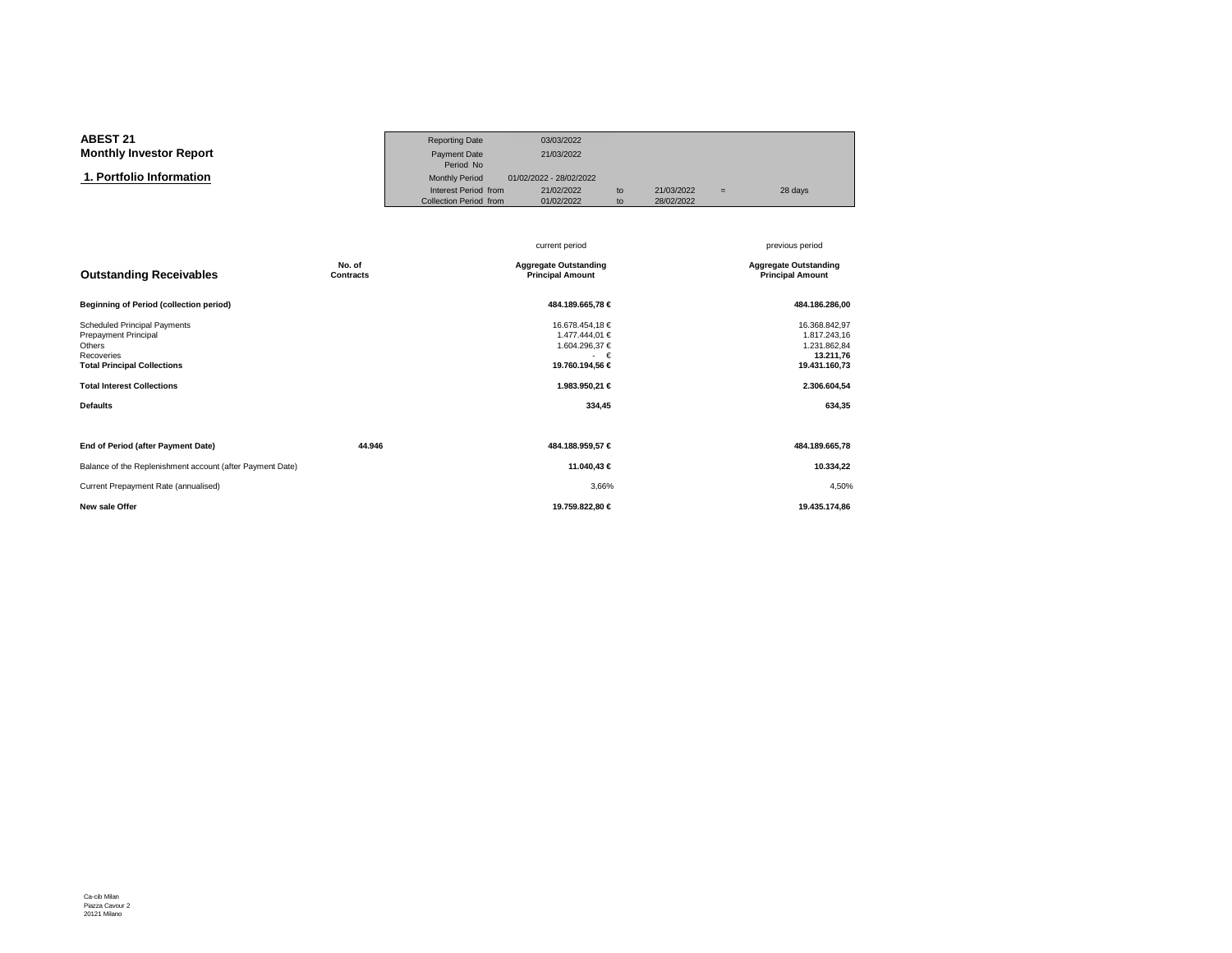| <b>ABEST 21</b>                | <b>Reporting Date</b>  | 03/03/2022              |    |            |     |         |
|--------------------------------|------------------------|-------------------------|----|------------|-----|---------|
| <b>Monthly Investor Report</b> | Payment Date           | 21/03/2022              |    |            |     |         |
|                                | Period No              |                         |    |            |     |         |
| 2. Reserve Accounts            | <b>Monthly Period</b>  | 01/02/2022 - 28/02/2022 |    |            |     |         |
|                                | Interest Period from   | 21/02/2022              | to | 21/03/2022 | $=$ | 28 days |
|                                | Collection Period from | 01/02/2022              | to | 28/02/2022 |     |         |

#### **Notes Balance**

Beginning of Period<br>End of Period 486.600.000,00 486.600.000,00

#### **Reserve Accounts**

| <b>Reserve Account</b>       | in $%$       | euro           | <b>Trigger Event y/n</b> |
|------------------------------|--------------|----------------|--------------------------|
| Beginning of Period          | 0.5%         | 2.345.500.00 € | NO                       |
| Cash Outflow                 | ۰            |                |                          |
| Cash Inflow                  | ۰            |                |                          |
| End of Period                | 0.5%         | 2.345.500.00 € |                          |
| <b>Required Reserve Fund</b> | 2.345.500.00 |                |                          |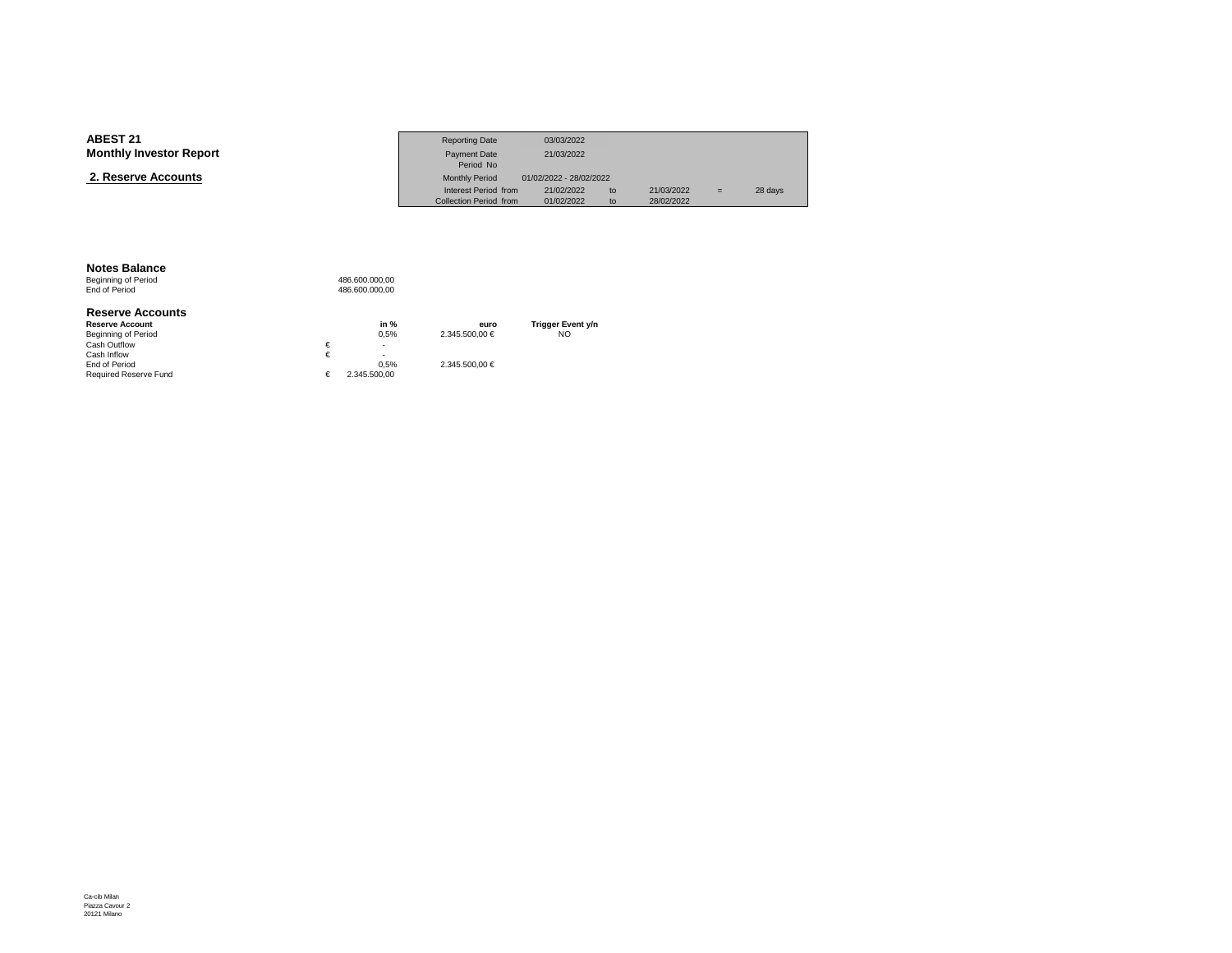| <b>ABEST 21</b>                                                                                                                            | <b>Reporting Date</b>              | 03/03/2022                   |            |         |
|--------------------------------------------------------------------------------------------------------------------------------------------|------------------------------------|------------------------------|------------|---------|
| <b>Monthly Investor Report</b>                                                                                                             | <b>Payment Date</b>                | 21/03/2022                   |            |         |
| 3. Performance Data                                                                                                                        | Period No<br><b>Monthly Period</b> | 01/02/2022 - 28/02/2022      |            |         |
|                                                                                                                                            | Interest Period from               | 21/02/2022<br>t <sub>o</sub> | 21/03/2022 | 28 days |
|                                                                                                                                            | Collection Period from             | 01/02/2022<br>to             | 28/02/2022 |         |
|                                                                                                                                            |                                    |                              |            |         |
|                                                                                                                                            |                                    |                              |            |         |
| <b>Note Balance</b>                                                                                                                        |                                    |                              |            |         |
| Beginning of Period                                                                                                                        | 486.600.000,00 €                   |                              |            |         |
| End of Period<br>Ratios                                                                                                                    | 486.600.000,00 €                   |                              |            |         |
|                                                                                                                                            |                                    |                              |            |         |
| 3-MRA* 31- 60 days past due<br>31- 60 days past due period before previous period                                                          |                                    | 0,00%                        |            |         |
| 31- 60 days past due previous period                                                                                                       |                                    | 0,00%                        |            |         |
| 31-60 days past due current period                                                                                                         |                                    | 520.038,06 €                 |            |         |
| 3-MRA* 61-90 days past due                                                                                                                 |                                    | 0.00%                        |            |         |
| 61-90 days past due period before previous period<br>61-90 days past due previous period                                                   |                                    | 0,00%                        |            |         |
| 61-90 days past due current period                                                                                                         |                                    | 272.351,46 €                 |            |         |
| 3-MRA* 91-120 days past due                                                                                                                |                                    |                              |            |         |
| 91-120 days past due period before previous period<br>91-120 days past due previous period                                                 |                                    | 0,00%<br>0,00%               |            |         |
| 91-120 days past due current period                                                                                                        |                                    | 104.927,56 €                 |            |         |
|                                                                                                                                            |                                    |                              |            |         |
| <b>Early Amortisation Event</b>                                                                                                            |                                    |                              |            |         |
| <b>Cumulative Default Level</b>                                                                                                            |                                    |                              |            |         |
| Cumulative Default Level period before previous period<br>Cumulative Default Level previous period                                         |                                    | 0,00%<br>0,00%               |            |         |
| Cumulative Default Level current period                                                                                                    |                                    | 0,00%                        |            |         |
| Trigger Breach (if higher than 3.70% for 2 consecutive Calculation Dates)                                                                  |                                    | <b>NO</b>                    |            |         |
| <b>Delinquency Level</b>                                                                                                                   |                                    |                              |            |         |
| Delinquency Level period before previous period<br>Delinquency Level previous period                                                       |                                    | 0,00%<br>0,01%               |            |         |
| Delinquency Level current period                                                                                                           |                                    | 0,04%                        |            |         |
| Trigger Breach (if higher than 1% for 2 consecutive Calculation Dates)                                                                     |                                    | <b>NO</b>                    |            |         |
| <b>Principal Deficiency Amount Shortfall</b>                                                                                               |                                    |                              |            |         |
| Trigger Breach (if the Principal Deficiency Amount Shortfall is higher than                                                                |                                    |                              |            |         |
| zero)                                                                                                                                      |                                    | <b>NO</b>                    |            |         |
|                                                                                                                                            |                                    |                              |            |         |
| <b>Replenishment Amount</b>                                                                                                                |                                    |                              |            |         |
| Trigger Breach (if Replenishment Amount is higher than 20% of<br>the Aggregate Rated Notes Outstanding Amount on each of three consecutive |                                    |                              |            |         |
| <b>Calculation Dates)</b>                                                                                                                  |                                    | <b>NO</b>                    |            |         |
|                                                                                                                                            |                                    |                              |            |         |
| <b>Performance Data</b><br>Number of Contracts being 31-60 Days delinquent                                                                 |                                    | 41                           |            |         |
| Number of Contracts being 61-90 Days delinquent                                                                                            |                                    | 15                           |            |         |
| Number of Contracts being 91-120 Days delinquent                                                                                           |                                    | $\overline{7}$               |            |         |
| Gross instalments being 31-60 days delinquent<br>Gross instalments being 61-90 days delinquent                                             |                                    | 12.714,99<br>6.927,75        |            |         |
| Gross instalments being 91-120 days delinquent                                                                                             |                                    | 1.380,20                     |            |         |
| <b>Current Period Termination</b><br><b>Cumulative Termination</b>                                                                         |                                    | 11.864,43<br>50.788,12       |            |         |
| New number of Contracts being terminated                                                                                                   |                                    | 9,00                         |            |         |
| Total number of Contracts being terminated<br><b>Current Period Recoveries</b>                                                             |                                    | 28,00<br>0,00                |            |         |
| <b>Cumulative Recoveries</b>                                                                                                               |                                    | 13.211.76                    |            |         |

s and the contract of the contract of the contract of the contract of the contract of the contract of the contract of the contract of the contract of the contract of the contract of the contract of the contract of the con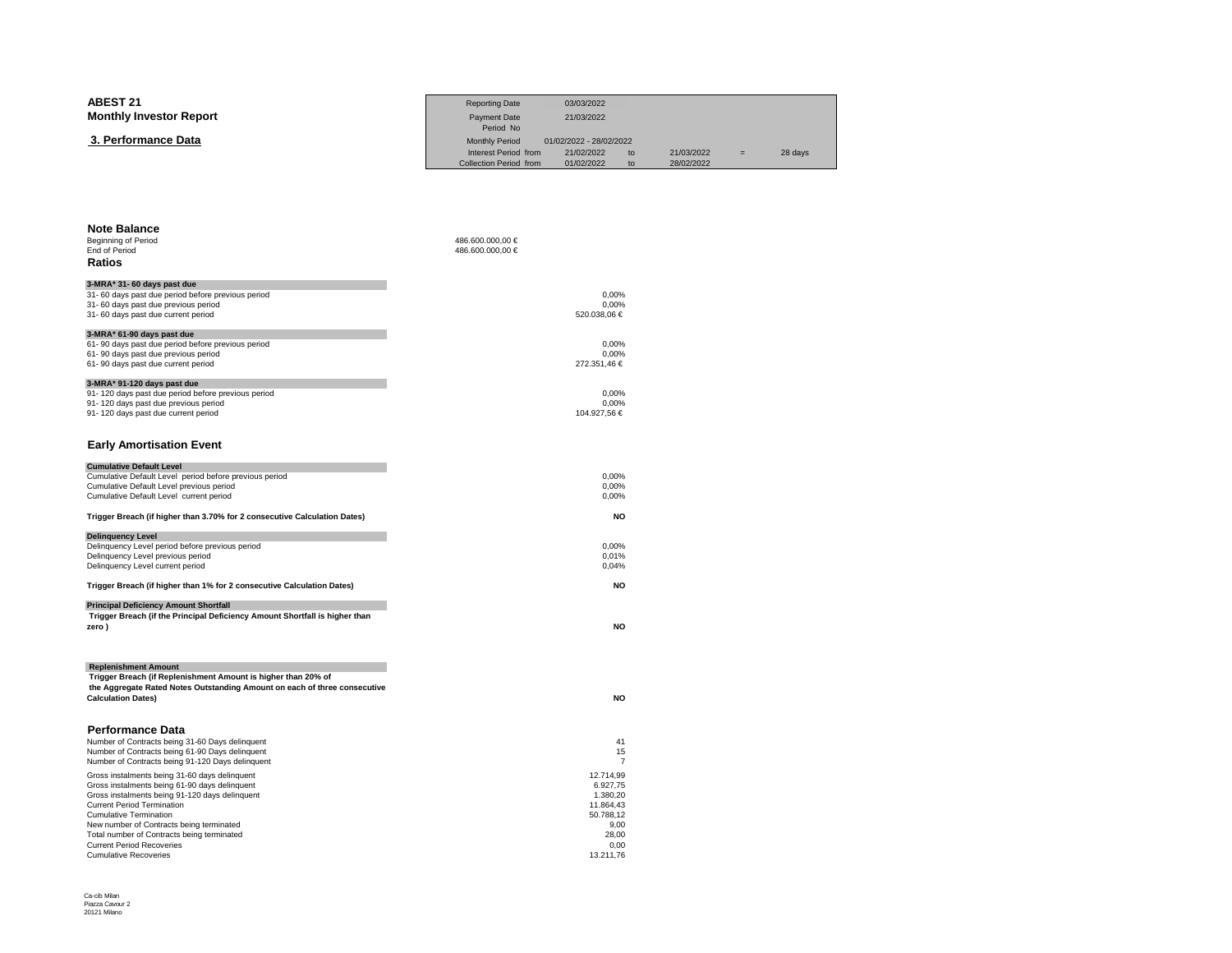| <b>ABEST 21</b>                | <b>Reporting Date</b>  | 03/03/2022              |    |            |     |         |
|--------------------------------|------------------------|-------------------------|----|------------|-----|---------|
| <b>Monthly Investor Report</b> | <b>Payment Date</b>    | 21/03/2022              |    |            |     |         |
|                                | Period No              |                         |    |            |     |         |
| 4. Outstanding Notes           | <b>Monthly Period</b>  | 01/02/2022 - 28/02/2022 |    |            |     |         |
|                                | Interest Period from   | 21/02/2022              | to | 21/03/2022 | $=$ | 28 days |
|                                | Collection Period from | 01/02/2022              | to | 28/02/2022 |     |         |

Principal Payable Amount (during Amortising Period)

| 1. Note Balance                                         | All notes | Class A          | <b>Class B</b>  | Class C         | Class D         | <b>Class E</b>  | <b>Class M</b>  |
|---------------------------------------------------------|-----------|------------------|-----------------|-----------------|-----------------|-----------------|-----------------|
| <b>General Note Information</b>                         |           |                  |                 |                 |                 |                 |                 |
| <b>ISIN Code</b>                                        |           | XS2367164493     | XS2368146457    | XS2368150210    | XS2368152695    | XS2368153156    | XS2368153586    |
| Currency                                                |           | <b>EURO</b>      | <b>EURO</b>     | <b>EURO</b>     | <b>EURO</b>     | <b>EURO</b>     | <b>EURO</b>     |
| Initial Tranching                                       |           | 82.2%            | 4.3%            | 4.2%            | 3.2%            | 2.6%            | 3.6%            |
| <b>Legal Maturity</b>                                   |           | set 2031         | set 2031        | set 2031        | set 2031        | set 2031        | set 2031        |
| <b>Expected Maturity</b>                                |           | set 2031         | set 2031        | set 2031        | set 2031        | set 2031        | set 2031        |
| Original Rating (Fitch / Moody's)                       |           | AAAsf"/"Aaa(sf)  | AAsf"/"Aa1(sf)  | Asf"/"Aa3(sf)   | BBBsf"/"A3(sf)  | BBsf"/"Ba1(sf)  | n/a             |
| Current Rating (Fitch/ Moody's)*                        |           | AAAsf"/"Aaa(sf)  | AAsf"/"Aa1(sf)  | Asf"/"Aa3(sf)   | BBBsf"/"A3(sf)  | BBsf"/"Ba1(sf)  | n/a             |
| Initial Notes Aggregate Principal Outstanding Balance   |           | 400.000.000.00 € | 20.700.000.00 € | 20,200,000,00 € | 15.500.000.00 € | 12.700.000.00 € | 17.500.000,00 € |
| Initial Nominal per Note                                |           | 100.000.00 €     | 100.000.00 €    | 100.000.00 €    | 100.000,00 €    | 100000,00 €     | 100.000,00 €    |
| Initial Number of Notes per Class                       |           | 4.000            | 207             | 202             | 155             | 127             | 175             |
| <b>Current Note Information</b>                         |           |                  |                 |                 |                 |                 |                 |
| Class Principal Outstanding Balance Beginning of Period |           | 400.000.000,00 € | 20.700.000.00 € | 20.200.000.00 € | 15.500.000.00 € | 12.700.000.00 € | 17.500.000.00 € |
| Amortisation                                            |           |                  | n.a.            | n.a.            | n.a.            | n.a.            | n.a.            |
| Redemption per Note                                     |           | $0.00 \in$       | $0.00 \in$      | $0.00 \in$      | $0.00 \in$      | $0.00 \in$      | $0.00 \in$      |
| Class Principal Outstanding Balance End of Period       |           | 400.000.000,00 € | 20.700.000,00 € | 20.200.000,00 € | 15.500.000,00 € | 12.700.000,00 € | 17.500.000,00 € |
| <b>Current Tranching</b>                                |           | 82,2%            | 4,3%            | 4,2%            | 3,2%            | 2,6%            | 3,6%            |
| <b>Current Pool Factor</b>                              |           | 1.00             | 1.00            | 1.00            | 1.00            | 1.00            | 1.00            |
|                                                         |           |                  |                 |                 |                 |                 |                 |
| 2. Payments to Investors per Note                       | All notes | <b>Class A</b>   | <b>Class B</b>  | Class C         | Class D         | <b>Class E</b>  | Class M         |
| Interest Rate Basis: 1-M Euribor / Spread               |           | 0.138            |                 |                 |                 |                 |                 |
| DavCount Convention                                     |           | ACT/360          | ACT/360         | ACT/360         | ACT/360         | ACT/360         | ACT/360         |
| <b>Interest Davs</b>                                    |           | 28 days          | 28 days         | 28 days         | 28 days         | 28 days         | 28 days         |
| Principal Outstanding Beginning of Period               |           | 400.000.000.00 € | 20.700.000,00 € | 20.200.000.00 € | 15.500.000.00 € | 12.700.000.00 € | 17.500.000.00 € |
| Principal Repayment                                     |           | $0.00 \in$       | $0.00 \in$      | $0.00 \in$      | $0.00 \in$      | $0.00 \in$      | $0.00 \in$      |
| Principal Outstanding End of Period                     |           | 400.000.000.00 € | 20.700.000.00 € | 20.200.000.00 € | 15.500.000.00 € | 12.700.000.00 € | 17.500.000.00 € |
| - Interest accrued for the period                       |           | 42.933,33 €      | 10.465,00 €     | 19.638,89 €     | 23.870,00 €     | 34.5722€        | 88.472,22 €     |
| <b>Interest Payment</b>                                 |           |                  |                 |                 |                 |                 |                 |
|                                                         |           |                  |                 |                 |                 |                 |                 |
| Initial total CE (Subordination, Reserve)               |           | 18.30%           | 14.04%          | 9.89%           | 6.71%           | 4.10%           | 0.00%           |
| <b>Current CE</b>                                       |           | 18.28%           | 14.02%          | 9.87%           | 6.69%           | 4.08%           | 0.00%           |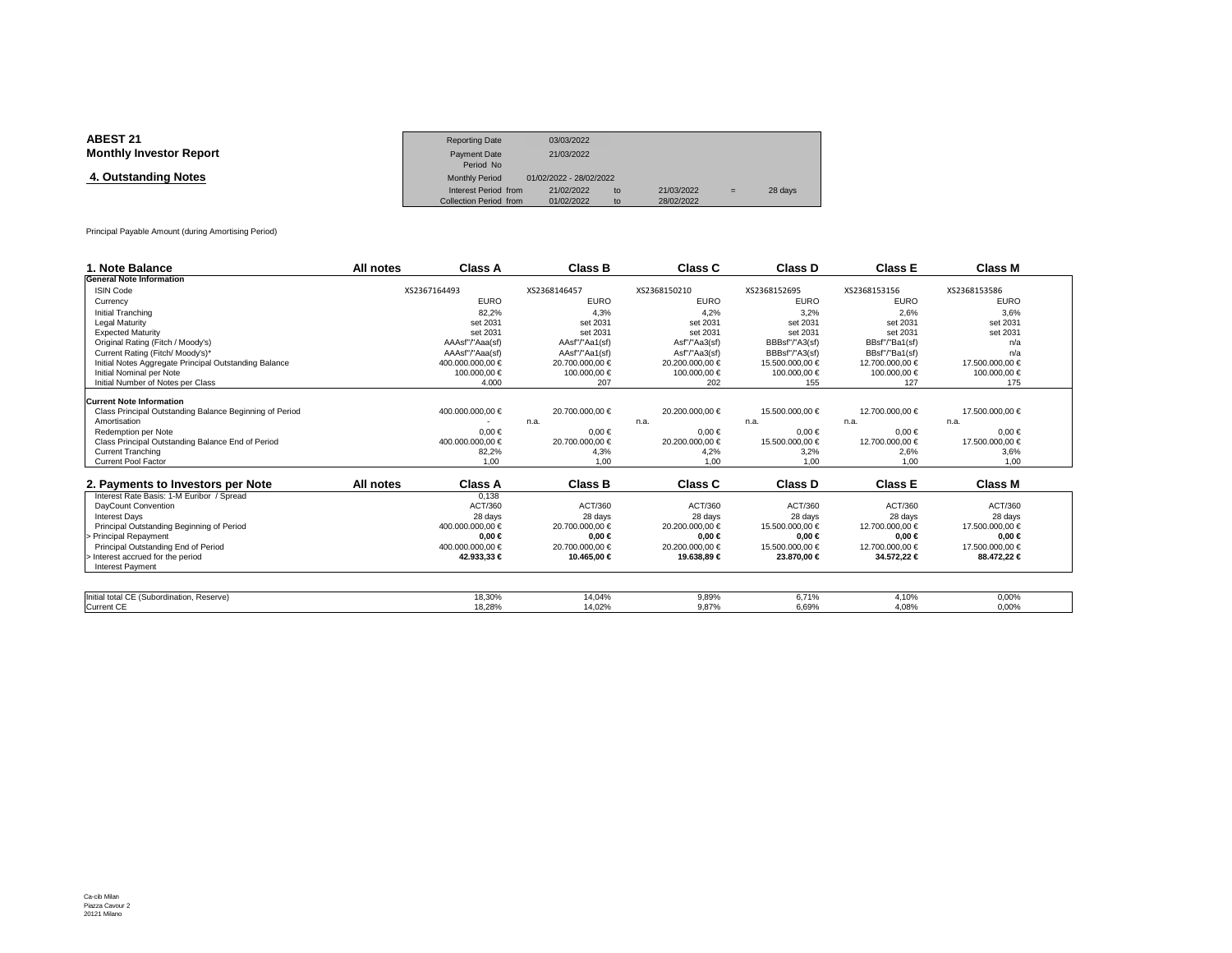| <b>ABEST 21</b>                | <b>Reporting Date</b>                              |              | 03/03/2022               |          |                          |   |         |
|--------------------------------|----------------------------------------------------|--------------|--------------------------|----------|--------------------------|---|---------|
| <b>Monthly Investor Report</b> | Payment Date<br>Period No                          | 21/03/2022   |                          |          |                          |   |         |
| 5. Original Principal Balance  | <b>Monthly Period</b>                              |              | 01/02/2022 - 28/02/2022  |          |                          |   |         |
| as of ISSUE DATE               | <b>Interest Period</b><br><b>Collection Period</b> | from<br>from | 21/02/2022<br>01/02/2022 | to<br>to | 21/03/2022<br>28/02/2022 | = | 28 days |

|                                                                                | <b>Balloon Loan</b>     |               |                        |               |  |  |  |  |  |  |  |
|--------------------------------------------------------------------------------|-------------------------|---------------|------------------------|---------------|--|--|--|--|--|--|--|
| <b>Original Principal Balance</b>                                              | Principal<br>Balance in | Percentage of |                        | Percentage of |  |  |  |  |  |  |  |
| (Ranges in EUR)                                                                | <b>EUR</b>              | Balance       | <b>Number of Loans</b> | Loans         |  |  |  |  |  |  |  |
| $0 < X \le 5,000$                                                              | 26.340.921              | 13,9%         | 3.233,00               | 29,87%        |  |  |  |  |  |  |  |
| $5.000 < X \le 10.000$                                                         | 56.693.807              | 29,9%         | 4.181,00               | 38,63%        |  |  |  |  |  |  |  |
| 10,000< X ≤15,000                                                              | 33.058.163              | 17,5%         | 1.477,00               | 13,65%        |  |  |  |  |  |  |  |
| 15,000< X ≤20,000                                                              | 21.053.341              | 11,1%         | 736,00                 | 6,80%         |  |  |  |  |  |  |  |
| 20,000< X ≤25,000                                                              | 15.307.390              | 8,1%          | 440,00                 | 4,07%         |  |  |  |  |  |  |  |
| 25.000< X ≤30.000                                                              | 13.238.630              | 7,0%          | 327,00                 | 3,02%         |  |  |  |  |  |  |  |
| 30.000< X ≤35.000                                                              | 9.237.765               | 4,9%          | 193,00                 | 1,78%         |  |  |  |  |  |  |  |
| 35,000< X ≤40,000                                                              | 6.617.436               | 3,5%          | 123,00                 | 1,14%         |  |  |  |  |  |  |  |
| 40.000< X ≤45.000                                                              | 2.335.891               | 1,2%          | 39,00                  | 0,36%         |  |  |  |  |  |  |  |
| 45,000< X ≤50,000                                                              | 2.396.151               | 1,3%          | 36,00                  | 0,33%         |  |  |  |  |  |  |  |
| 50,000< X ≤55,000                                                              | 863.796                 | 0,5%          | 11,00                  | 0,10%         |  |  |  |  |  |  |  |
| 55,000< X ≤60,000                                                              | 701.442                 | 0.4%          | 9,00                   | 0,08%         |  |  |  |  |  |  |  |
| 60,000< X ≤65,000                                                              | 709.680                 | 0,4%          | 9,00                   | 0,08%         |  |  |  |  |  |  |  |
| 65,000< X ≤70,000                                                              | 161.815                 | 0,1%          | 2,00                   | 0,02%         |  |  |  |  |  |  |  |
| 70.000< X ≤75.000                                                              | 225.158                 | 0.1%          | 2,00                   | 0,02%         |  |  |  |  |  |  |  |
| 75,000 <x< td=""><td>370.480</td><td>0,2%</td><td>4,00</td><td>0,04%</td></x<> | 370.480                 | 0,2%          | 4,00                   | 0,04%         |  |  |  |  |  |  |  |
| Total                                                                          | 189.311.865,23          | 100,00%       | 10.822                 | 100,00%       |  |  |  |  |  |  |  |

|                          |                | <b>Balloon Loan</b> |                 |               | Leases                                                                        |                       |                |                 |               |
|--------------------------|----------------|---------------------|-----------------|---------------|-------------------------------------------------------------------------------|-----------------------|----------------|-----------------|---------------|
|                          | Principal      |                     |                 |               | <b>Original Principal</b>                                                     |                       |                |                 |               |
| <b>Principal Balance</b> | Balance in     | Percentage of       |                 | Percentage of | <b>Balance (Ranges in</b>                                                     | Original Principal    | Percentage of  |                 | Percentage of |
| s in EUR)                | <b>EUR</b>     | <b>Balance</b>      | Number of Loans | Loans         | EUR)                                                                          | <b>Balance in EUR</b> | <b>Balance</b> | Number of Loans | Loans         |
| 000                      | 26.340.921     | 13,9%               | 3.233,00        | 29,87%        | $0 < X \le 5.000$                                                             | 6.363.403             | 2,2%           | 1.063,00        | 3,21%         |
| ≤10,000                  | 56.693.807     | 29,9%               | 4.181,00        | 38,63%        | $5,000 < X \leq 10,000$                                                       | 32.245.892            | 10,9%          | 7.014,00        | 21,21%        |
| X ≤15,000                | 33.058.163     | 17,5%               | 1.477,00        | 13,65%        | $10,000 < X \le 15,000$                                                       | 28.982.622            | 9,8%           | 3.774,00        | 11,41%        |
| X ≤20,000                | 21.053.341     | 11,1%               | 736,00          | 6,80%         | 15,000< X ≤20,000                                                             | 24.848.871            | 8,4%           | 2.947,00        | 8,91%         |
| X ≤25,000                | 15.307.390     | 8,1%                | 440,00          | 4,07%         | 20,000< X ≤25,000                                                             | 40.493.101            | 13,7%          | 4.783,00        | 14,47%        |
| $X \le 30,000$           | 13.238.630     | 7,0%                | 327,00          | 3,02%         | 25,000< X ≤30,000                                                             | 45.502.809            | 15,4%          | 4.715,00        | 14,26%        |
| X ≤35,000                | 9.237.765      | 4,9%                | 193,00          | 1,78%         | $30,000 < X \leq 35,000$                                                      | 35.908.481            | 12,2%          | 3.186,00        | 9,64%         |
| $X \le 40,000$           | 6.617.436      | 3,5%                | 123,00          | 1,14%         | 35,000< X ≤40,000                                                             | 27.656.559            | 9,4%           | 2.158,00        | 6,53%         |
| X ≤45,000                | 2.335.891      | $1,2\%$             | 39,00           | 0,36%         | 40,000< X ≤45,000                                                             | 21.689.268            | 7,4%           | 1.583,00        | 4,79%         |
| $X \le 50,000$           | 2.396.151      | 1,3%                | 36,00           | 0,33%         | 45,000< X ≤50,000                                                             | 14.601.687            | 5,0%           | 949,00          | 2,87%         |
| X ≤55,000                | 863.796        | 0,5%                | 11,00           | 0,10%         | $50,000 < X \le 55,000$                                                       | 8.271.453             | 2,8%           | 489,00          | 1,48%         |
| $X \le 60,000$           | 701.442        | 0,4%                | 9,00            | 0,08%         | 55,000< X ≤60,000                                                             | 4.119.527             | 1,4%           | 217,00          | 0,66%         |
| X ≤65,000                | 709.680        | 0,4%                | 9,00            | 0,08%         | 60,000< X ≤65,000                                                             | 2.102.667             | 0.7%           | 101,00          | 0,31%         |
| X ≤70,000                | 161.815        | 0,1%                | 2,00            | 0,02%         | 65,000< X ≤70,000                                                             | 1.582.360             | 0,5%           | 63,00           | 0,19%         |
| X ≤75,000                | 225.158        | 0.1%                | 2,00            | 0,02%         | 70,000< X ≤75,000                                                             | 329.334               | 0,1%           | 18,00           | 0,05%         |
|                          | 370.480        | 0,2%                | 4.00            | 0,04%         | 75,000 <x< td=""><td>185.588</td><td>0,1%</td><td>4,0</td><td>0,01%</td></x<> | 185.588               | 0,1%           | 4,0             | 0,01%         |
|                          | 189.311.865,23 | 100,00%             | 10.822          | 100,00%       | <b>Total</b>                                                                  | 294.883.621.93        | 100,00%        | 33.064          | 100,00%       |

**Statisticsin EUR**

**Statistics in EUR**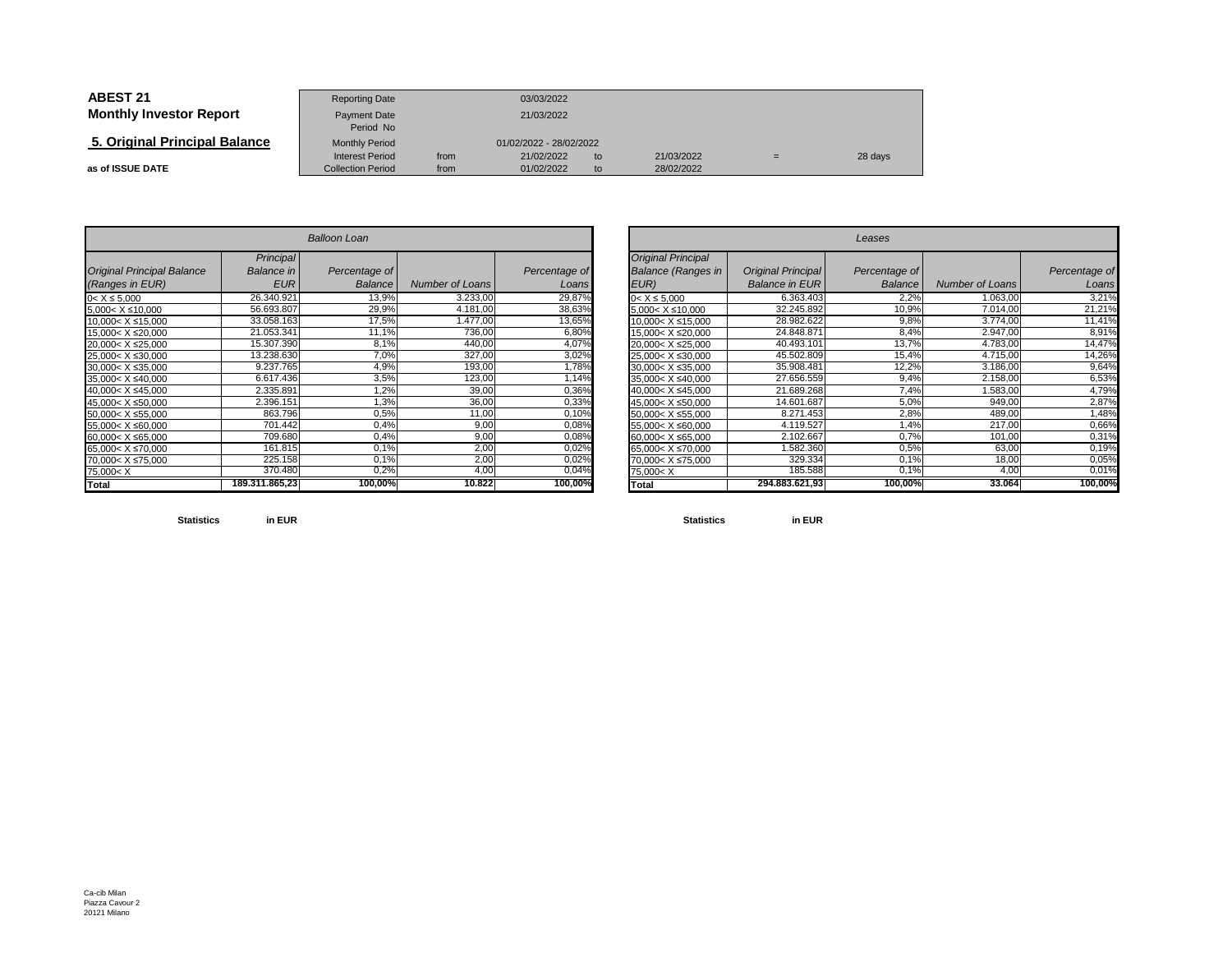| ABEST 21                       | <b>Reporting Date</b>     |      | 03/03/2022              |    |            |     |         |
|--------------------------------|---------------------------|------|-------------------------|----|------------|-----|---------|
| <b>Monthly Investor Report</b> | Payment Date<br>Period No |      | 21/03/2022              |    |            |     |         |
| 5.1 Original PB (Graph)        | <b>Monthly Period</b>     |      | 01/02/2022 - 28/02/2022 |    |            |     |         |
|                                | <b>Interest Period</b>    | from | 21/02/2022              | to | 21/03/2022 | $=$ | 28 days |
|                                | <b>Collection Period</b>  | from | 01/02/2022              | to | 28/02/2022 |     |         |



Ca-cib Milan Piazza Cavour 2 20121 Milano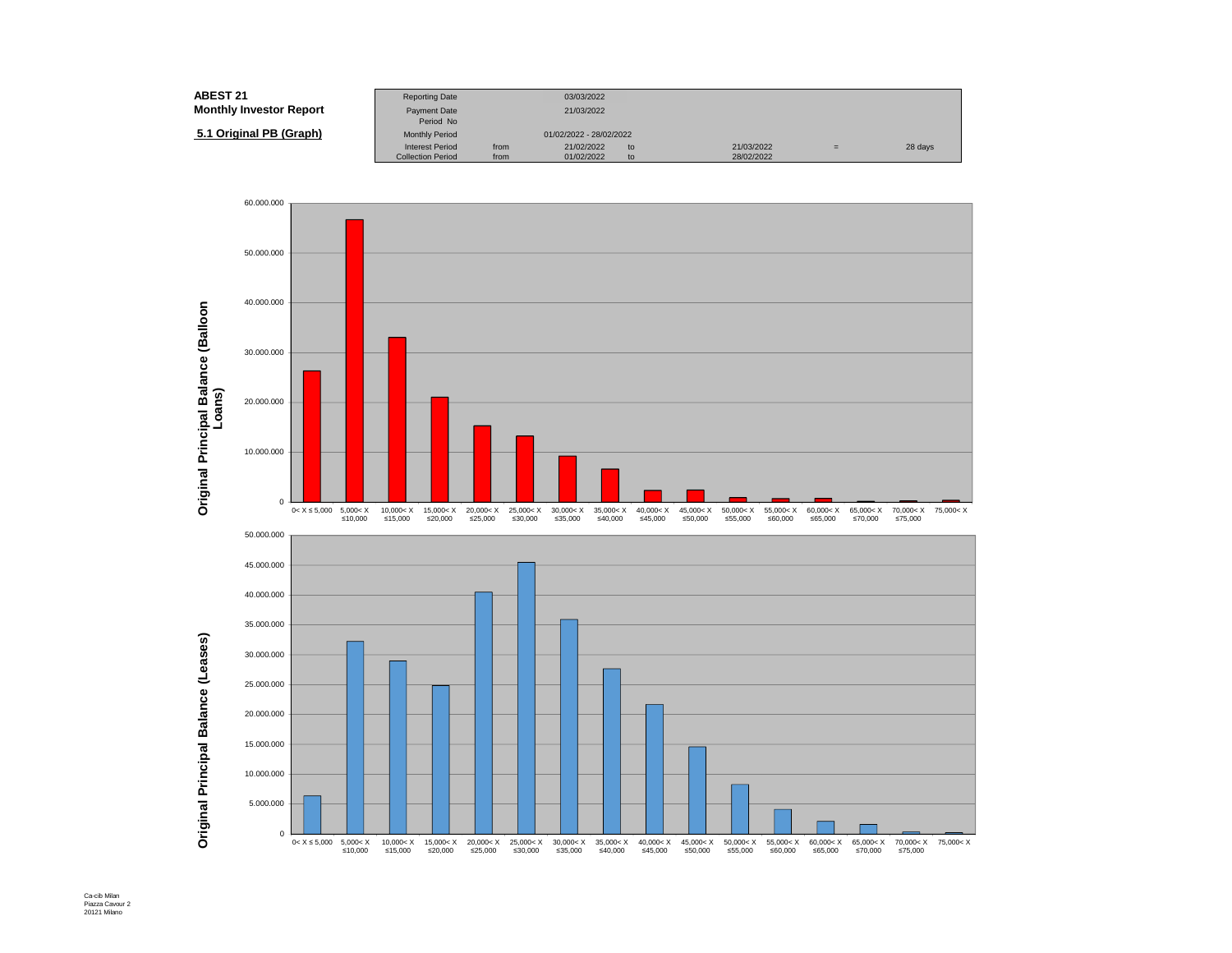| <b>ABEST 21</b>                | <b>Reporting Date</b>                              |              | 03/03/2022               |          |                          |     |         |
|--------------------------------|----------------------------------------------------|--------------|--------------------------|----------|--------------------------|-----|---------|
| <b>Monthly Investor Report</b> | Payment Date<br>Period No                          |              | 21/03/2022               |          |                          |     |         |
| 5. Original Principal Balance  | <b>Monthly Period</b>                              |              | 01/02/2022 - 28/02/2022  |          |                          |     |         |
| as of ISSUE DATE               | <b>Interest Period</b><br><b>Collection Period</b> | from<br>from | 21/02/2022<br>01/02/2022 | to<br>to | 21/03/2022<br>28/02/2022 | $=$ | 28 days |

| <b>Balloon Loan</b>                                                                          |                                                    |                          |                        |                        |  |  |  |  |  |  |
|----------------------------------------------------------------------------------------------|----------------------------------------------------|--------------------------|------------------------|------------------------|--|--|--|--|--|--|
| <b>Current Principal Balance</b><br>(Ranges in EUR)                                          | <b>Original Principal</b><br><b>Balance in EUR</b> | Percentage of<br>Balance | <b>Number of Loans</b> | Percentage of<br>Loans |  |  |  |  |  |  |
| $0 < X \le 5,000$                                                                            | 26.199.256                                         | 12,5%                    | 3.102,00               | 27,17%                 |  |  |  |  |  |  |
| 5,000< X ≤10,000                                                                             | 61.964.413                                         | 29,5%                    | 4.388,00               | 38,43%                 |  |  |  |  |  |  |
| 10,000< X ≤15,000                                                                            | 40.774.098                                         | 19,4%                    | 1.825,00               | 15,98%                 |  |  |  |  |  |  |
| 15,000< X ≤20,000                                                                            | 23.971.331                                         | 11,4%                    | 830,00                 | 7,27%                  |  |  |  |  |  |  |
| 20,000< X ≤25,000                                                                            | 16.344.300                                         | 7,8%                     | 463,00                 | 4,06%                  |  |  |  |  |  |  |
| 25,000< X ≤30,000                                                                            | 13.570.341                                         | 6,5%                     | 327,00                 | 2,86%                  |  |  |  |  |  |  |
| 30,000< X ≤35,000                                                                            | 9.376.965                                          | 4,5%                     | 194,00                 | 1,70%                  |  |  |  |  |  |  |
| 35,000< X ≤40,000                                                                            | 7.877.780                                          | 3,8%                     | 145,00                 | 1,27%                  |  |  |  |  |  |  |
| 40,000< X ≤45,000                                                                            | 2.799.683                                          | 1,3%                     | 48,00                  | 0,42%                  |  |  |  |  |  |  |
| 45,000< X ≤50,000                                                                            | 2.769.796                                          | 1,3%                     | 44,00                  | 0,39%                  |  |  |  |  |  |  |
| 50,000< X ≤55,000                                                                            | 1.576.867                                          | 0,8%                     | 20,00                  | 0,18%                  |  |  |  |  |  |  |
| 55,000< X ≤60,000                                                                            | 1.433.158                                          | 0.7%                     | 18,00                  | 0,16%                  |  |  |  |  |  |  |
| 60,000< X ≤65,000                                                                            | 534.027                                            | 0,3%                     | 7,00                   | 0,06%                  |  |  |  |  |  |  |
| 65,000< X ≤70,000                                                                            | 86.124                                             | 0.0%                     | 1,00                   | 0,01%                  |  |  |  |  |  |  |
| 70,000< X ≤75,000                                                                            | 212.272                                            | 0.1%                     | 2,00                   | 0,02%                  |  |  |  |  |  |  |
| 75,000 <x< td=""><td>257.711</td><td><math>0.1\%</math></td><td>3,00</td><td>0,03%</td></x<> | 257.711                                            | $0.1\%$                  | 3,00                   | 0,03%                  |  |  |  |  |  |  |
| <b>Total</b>                                                                                 | 209.748.121.46                                     | 100,00%                  | 11.417                 | 100,00%                |  |  |  |  |  |  |

|                          | <b>Balloon Loan</b>       |               |                        |               |                                                                                | Leases                    |               |                        |               |  |  |
|--------------------------|---------------------------|---------------|------------------------|---------------|--------------------------------------------------------------------------------|---------------------------|---------------|------------------------|---------------|--|--|
| <b>Principal Balance</b> | <b>Original Principal</b> | Percentage of |                        | Percentage of | <b>Current Principal</b><br><b>Balance (Ranges in</b>                          | <b>Original Principal</b> | Percentage of |                        | Percentage of |  |  |
| s in EUR)                | <b>Balance in EURI</b>    | Balance       | <b>Number of Loans</b> | Loans         | EUR)                                                                           | <b>Balance in EUR</b>     | Balance       | <b>Number of Loans</b> | Loans         |  |  |
| 000                      | 26.199.256                | 12,5%         | 3.102,00               | 27,17%        | $0 < X \le 5.000$                                                              | 5.444.245                 | 2.1%          | 1.024,00               | 3,05%         |  |  |
| ≤10,000                  | 61.964.413                | 29,5%         | 4.388,00               | 38,43%        | $5,000 < X \le 10,000$                                                         | 31.571.846                | 12,4%         | 7.782,00               | 23,21%        |  |  |
| X ≤15,000                | 40.774.098                | 19,4%         | 1.825,00               | 15,98%        | 10.000< X ≤15.000                                                              | 33.108.754                | 13,0%         | 4.807,00               | 14,34%        |  |  |
| X ≤20,000                | 23.971.331                | 11,4%         | 830,00                 | 7,27%         | 15,000< X ≤20,000                                                              | 24.260.729                | 9,5%          | 3.052,00               | 9,10%         |  |  |
| X ≤25,000                | 16.344.300                | 7,8%          | 463,00                 | 4,06%         | 20,000< X ≤25,000                                                              | 33.377.683                | 13,1%         | 4.432,00               | 13,22%        |  |  |
| $X \le 30,000$           | 13.570.341                | 6,5%          | 327,00                 | 2,86%         | 25,000< X ≤30,000                                                              | 38.513.875                | 15,1%         | 4.510,00               | 13,45%        |  |  |
| X ≤35,000                | 9.376.965                 | 4,5%          | 194,00                 | 1,70%         | 30,000< X ≤35,000                                                              | 29.606.591                | 11,6%         | 3.024,00               | 9,02%         |  |  |
| $X \le 40,000$           | 7.877.780                 | 3,8%          | 145,00                 | 1,27%         | 35,000< X ≤40,000                                                              | 20.947.238                | 8,2%          | 1.925,00               | 5,74%         |  |  |
| X ≤45,000                | 2.799.683                 | 1,3%          | 48,00                  | 0,42%         | 40,000< X ≤45,000                                                              | 15.693.680                | 6,2%          | 1.377,00               | 4,11%         |  |  |
| X ≤50,000                | 2.769.796                 | 1,3%          | 44,00                  | 0,39%         | 45,000< X ≤50,000                                                              | 10.206.297                | 4,0%          | 816,00                 | 2,43%         |  |  |
| X ≤55,000                | 1.576.867                 | 0,8%          | 20,00                  | 0,18%         | 50.000< X ≤55.000                                                              | 5.846.631                 | 2,3%          | 423,00                 | 1,26%         |  |  |
| $X \le 60,000$           | .433.158                  | 0.7%          | 18,00                  | 0,16%         | 55,000< X ≤60,000                                                              | 2.970.902                 | .2%           | 182,00                 | 0,54%         |  |  |
| X ≤65,000                | 534.027                   | 0.3%          | 7,00                   | 0,06%         | 60,000< X ≤65,000                                                              | .487.373                  | 0,6%          | 88,00                  | 0,26%         |  |  |
| X ≤70,000                | 86.124                    | 0.0%          | 1,00                   | 0,01%         | 65,000< X ≤70,000                                                              | 1.167.775                 | 0.5%          | 63,00                  | 0,19%         |  |  |
| X ≤75,000                | 212.272                   | 0.1%          | 2,00                   | 0,02%         | 70,000< X ≤75,000                                                              | 228.604                   | 0.1%          | 16,00                  | 0,05%         |  |  |
|                          | 257.711                   | 0,1%          | 3,00                   | 0,03%         | 75,000 <x< td=""><td>249.126</td><td>0.1%</td><td>6,00</td><td>0,02%</td></x<> | 249.126                   | 0.1%          | 6,00                   | 0,02%         |  |  |
|                          | 209.748.121.46            | 100,00%       | 11.417                 | 100,00%       | <b>Total</b>                                                                   | 254.681.349,76            | 100,00%       | 33.527                 | 100,00%       |  |  |

**Statistics**

**in EUR**

**Statistics in EUR**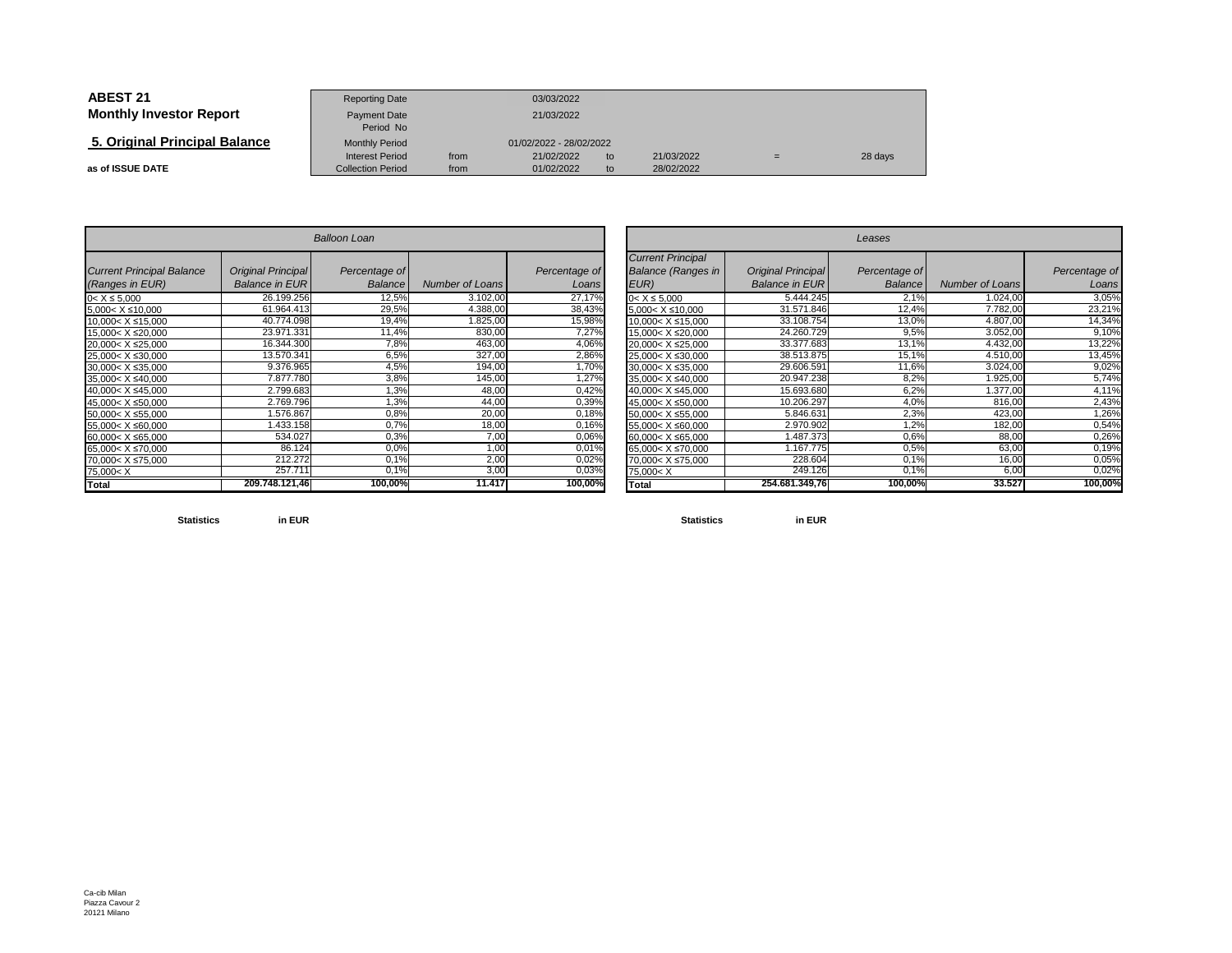| <b>ABEST 21</b>                | <b>Reporting Date</b>            |      | 03/03/2022              |    |            |   |         |
|--------------------------------|----------------------------------|------|-------------------------|----|------------|---|---------|
| <b>Monthly Investor Report</b> | <b>Payment Date</b><br>Period No |      | 21/03/2022              |    |            |   |         |
| 5.1 Original PB (Graph)        | <b>Monthly Period</b>            |      | 01/02/2022 - 28/02/2022 |    |            |   |         |
|                                | <b>Interest Period</b>           | from | 21/02/2022              | to | 21/03/2022 | = | 28 days |
|                                | <b>Collection Period</b>         | from | 01/02/2022              | to | 28/02/2022 |   |         |

![](_page_8_Figure_1.jpeg)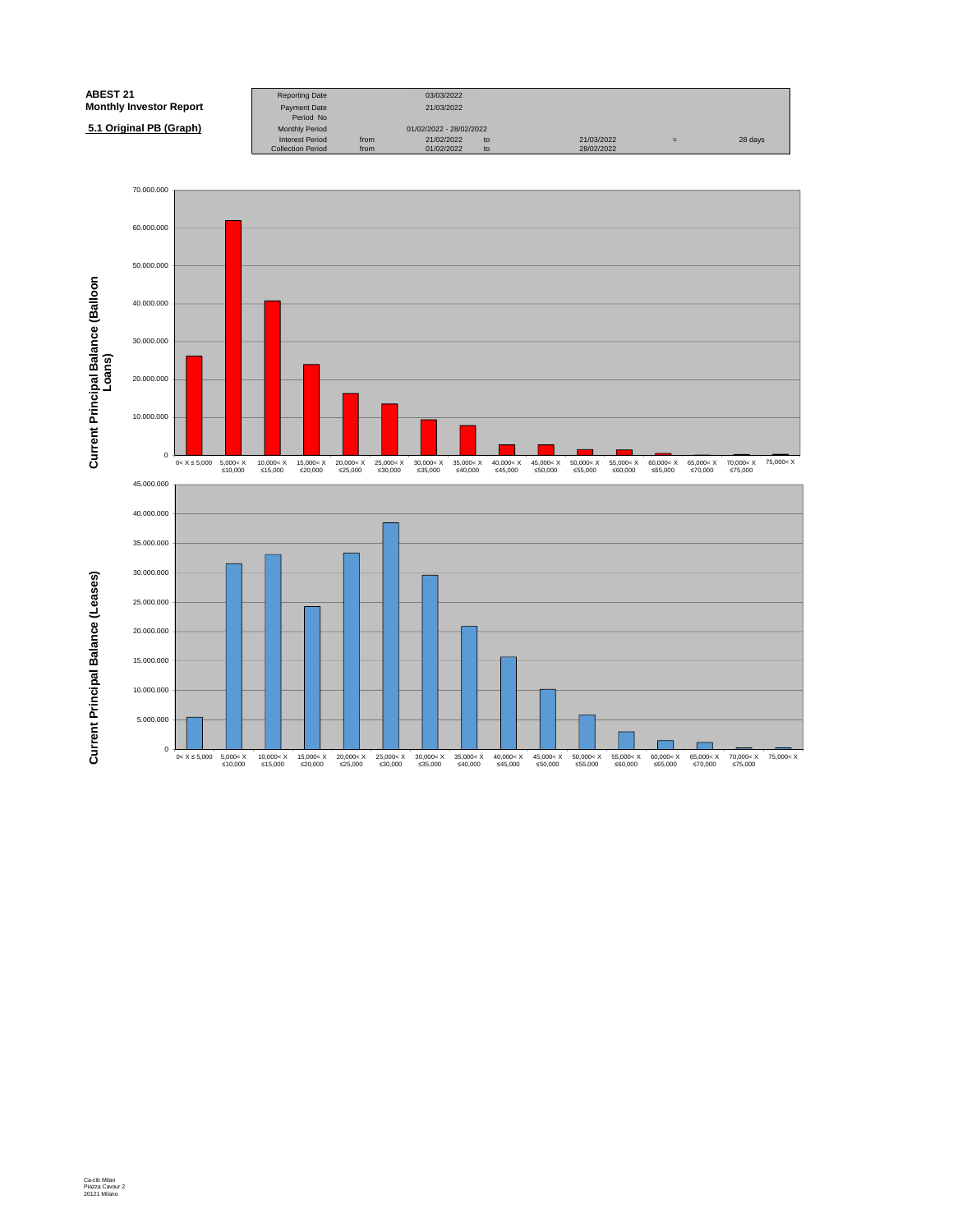**7. Borrower Concentration**

|                   | <b>Reporting Date</b>    |      | 03/03/2022              |    |            |     |         |
|-------------------|--------------------------|------|-------------------------|----|------------|-----|---------|
| Investor Report   | Payment Date             |      | 21/03/2022              |    |            |     |         |
|                   | Period No                |      |                         |    |            |     |         |
| wer Concentration | <b>Monthly Period</b>    |      | 01/02/2022 - 28/02/2022 |    |            |     |         |
|                   | <b>Interest Period</b>   | from | 21/02/2022              | to | 21/03/2022 | $=$ | 28 days |
|                   | <b>Collection Period</b> | from | 01/02/2022              | to | 28/02/2022 |     |         |

|                | <b>Current Principal</b> | Percentage of |                        |
|----------------|--------------------------|---------------|------------------------|
| <b>No</b>      | <b>Balance in EUR</b>    | Balance       | <b>Number of Loans</b> |
|                | 357.676,87               | 0,08%         | 37                     |
| $\overline{c}$ | 276.657,29               | 0,06%         | 49                     |
| 3              | 274.865,42               | 0,06%         | 12                     |
| 4              | 249.891,53               | 0,05%         | 27                     |
| 5              | 244.101.34               | 0,05%         | 27                     |
| 6              | 210.273,23               | 0,05%         | 8                      |
|                | 192.778,16               | 0,04%         | 9                      |
| 8              | 181.773.07               | 0,04%         | 3                      |
| 9              | 171.197,84               | 0,04%         |                        |
| 10             | 156.848,76               | 0,03%         |                        |
| 11             | 154.078,47               | 0,03%         | 5                      |
| 12             | 152.434,29               | 0,03%         | 17                     |
| 13             | 144.690,59               | 0,03%         | 9                      |
| 14             | 140.830,35               | 0,03%         | 11                     |
| 15             | 132.368,89               | 0,03%         | 3                      |
| 16             | 123.752,98               | 0,03%         |                        |
| 17             | 122.863.80               | 0,03%         | $\overline{2}$         |
| 18             | 120.119,40               | 0,03%         |                        |
| 19             | 114.668,62               | 0,02%         | $\overline{c}$         |
| 20             | 113.452,90               | 0,02%         | 9                      |
|                | 3.635.323.80             | 0,78%         | 238                    |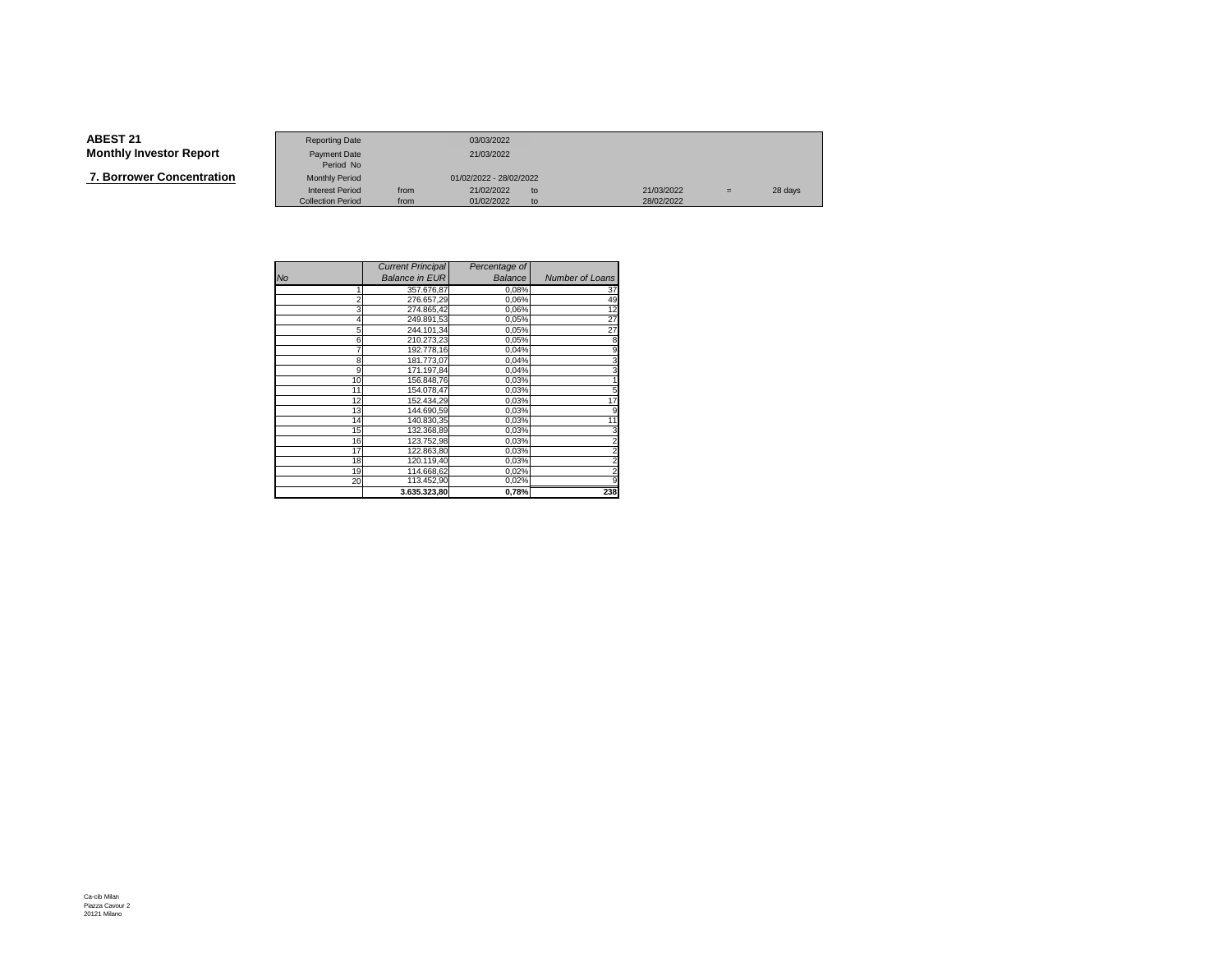**8. Geographical Distribution**

|                                   | <b>Reporting Date</b>     |      | 03/03/2022              |    |            |     |         |
|-----------------------------------|---------------------------|------|-------------------------|----|------------|-----|---------|
| Investor Report                   | Payment Date<br>Period No |      | 21/03/2022              |    |            |     |         |
| aphical Distribution <sup>.</sup> | <b>Monthly Period</b>     |      | 01/02/2022 - 28/02/2022 |    |            |     |         |
|                                   | <b>Interest Period</b>    | from | 21/02/2022              | to | 21/03/2022 | $=$ | 28 days |
|                                   | <b>Collection Period</b>  | from | 01/02/2022              | to | 28/02/2022 |     |         |

|                     | <b>Current Principal</b> | Percentage of |                 | Percentage of |
|---------------------|--------------------------|---------------|-----------------|---------------|
| <b>State</b>        | <b>Balance in EUR</b>    | Balance       | Number of Loans | Loans         |
| Outside of Germany  | 6.633,74                 | 0.0%          |                 | 0.0%          |
| Baden-Württemberg   | 83.506.239.03            | 18,0%         | 7.603           | 16,9%         |
| Bayern              | 88.081.524.75            | 19,0%         | 8.346           | 18,6%         |
| Berlin              | 16.271.263.21            | 3,5%          | 2.142           | 4,8%          |
| Brandenburg         | 12.725.906,11            | 2,7%          | 1.410           | 3,1%          |
| Bremen              | 3.378.063.77             | 0.7%          | 300             | 0,7%          |
| Hamburg             | 13.321.388.74            | 2,9%          | 1.375           | 3,1%          |
| Hessen              | 44.521.083.75            | 9,6%          | 4.123           | 9,2%          |
| Mecklenburg-Vorpomm | 3.798.097.08             | 0.8%          | 336             | 0,7%          |
| Niedersachsen       | 29.076.622,83            | 6,3%          | 2.739           | 6,1%          |
| Nordrhein-Westfalen | 88.879.297.67            | 19,1%         | 8.834           | 19,7%         |
| Rheinland-Pfalz     | 27.792.067,18            | 6,0%          | 2.409           | 5,4%          |
| Saarland            | 6.610.663.27             | 1,4%          | 559             | 1,2%          |
| Sachsen             | 16.424.865.37            | 3,5%          | 1.683           | 3,7%          |
| Sachsen-Anhalt      | 5.855.070,82             | 1,3%          | 644             | 1,4%          |
| Schleswig-Holstein  | 15.683.969,25            | 3,4%          | 1.442           | 3,2%          |
| Thüringen           | 8.496.714,65             | 1,8%          | 998             | 2,2%          |
| Total               | 464.429.471.22           | 100,00%       | 44.944          | 100,00%       |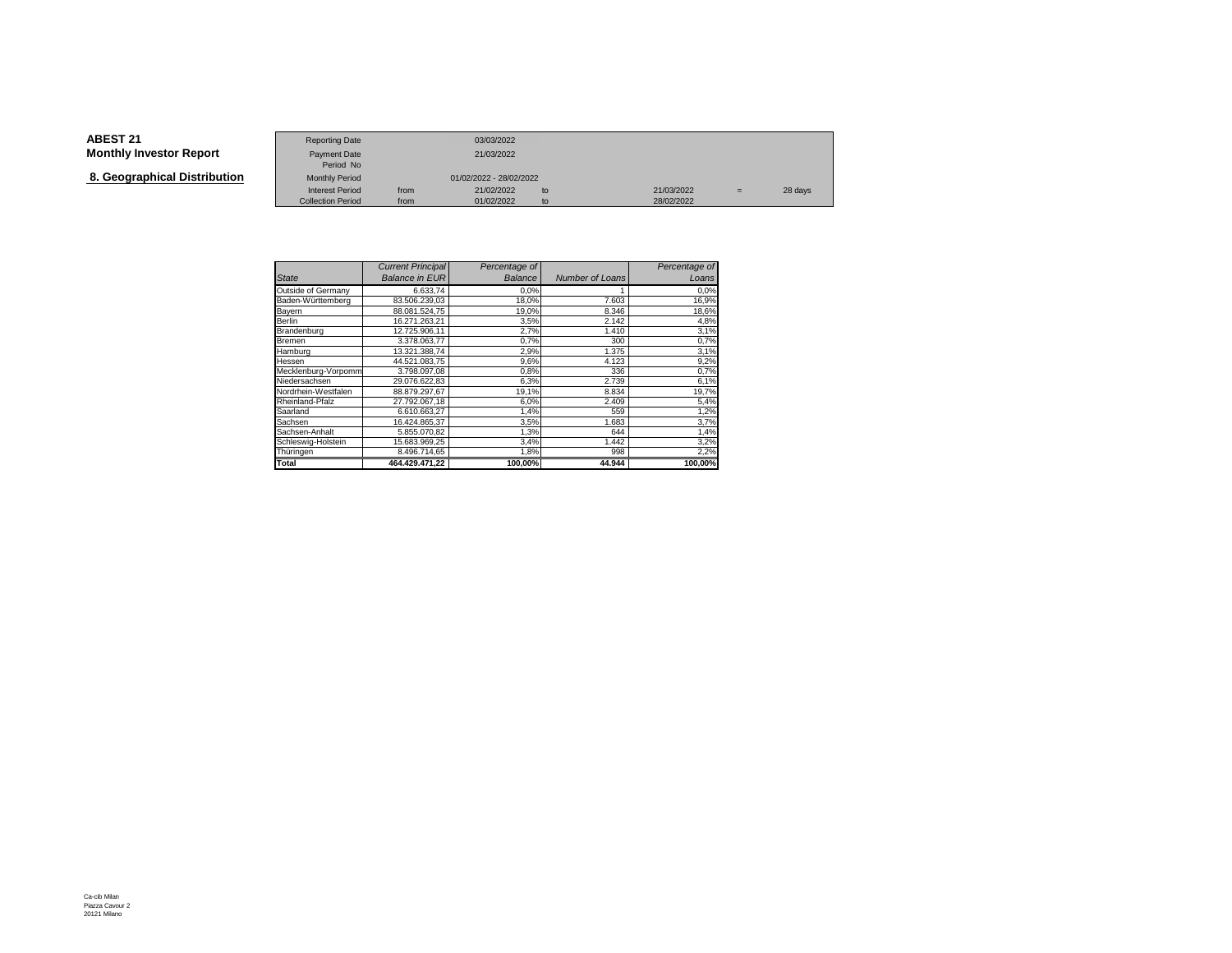#### **ABEST 21**Reporting Date 03/03/2022<br>Payment Date 21/03/2022 **Monthly Investor Report**Payment Date Period NoMonthly Period  **8.1 Geographical Distribution (Graph)**Monthly Period 01/02/2022 - 28/02/2022<br>Interest Period from 21/02/2022 Interest Period from 21/02/2022 to 21/03/2022 <sup>=</sup> 28 daysCollection Period from 01/02/2022 to 28/02/2022

![](_page_11_Figure_1.jpeg)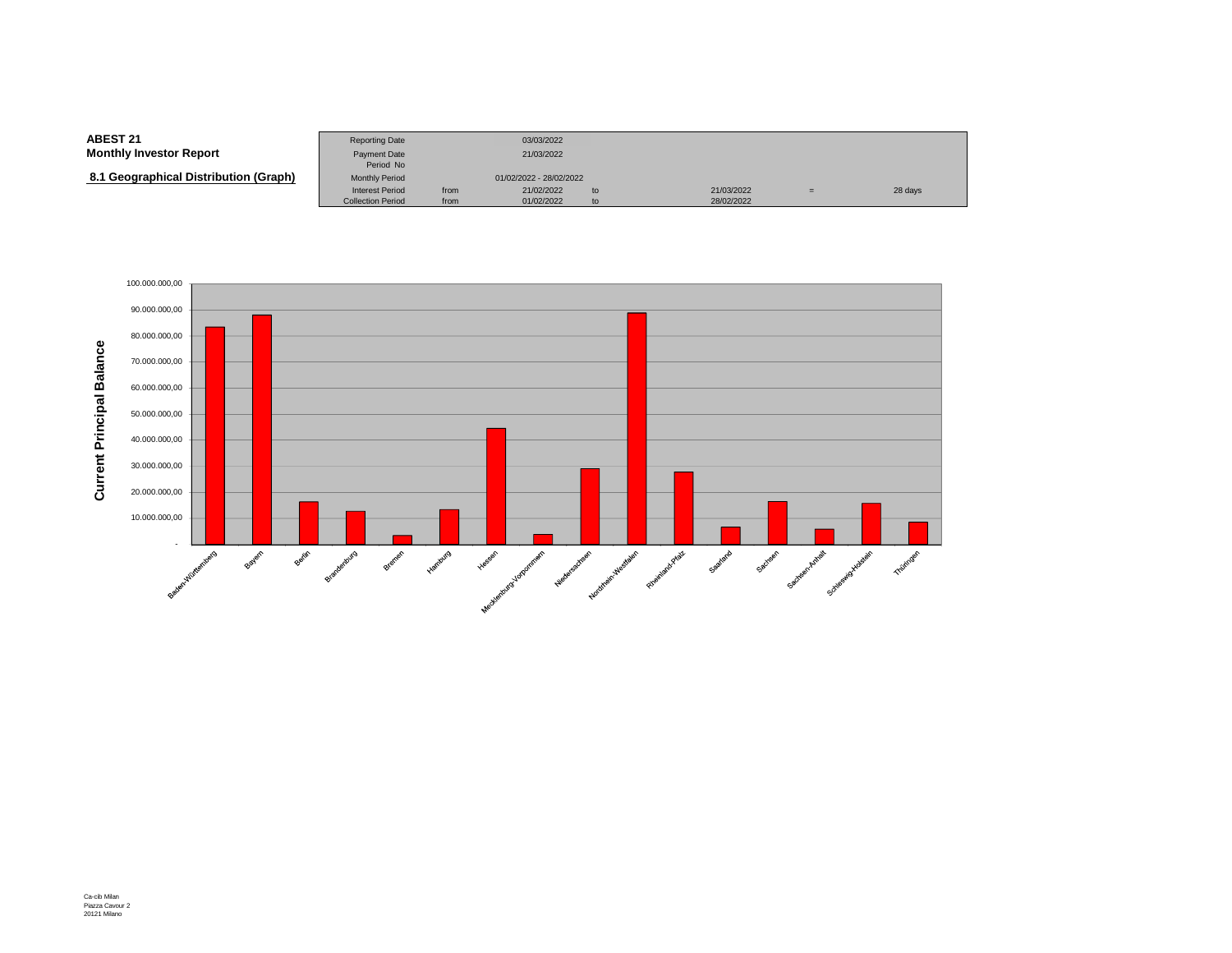| <b>ABEST 21</b>                | <b>Reporting Date</b>            |      | 03/03/2022              |     |            |     |         |
|--------------------------------|----------------------------------|------|-------------------------|-----|------------|-----|---------|
| <b>Monthly Investor Report</b> | <b>Payment Date</b><br>Period No |      | 21/03/2022              |     |            |     |         |
| 9. Object Type                 | <b>Monthly Period</b>            |      | 01/02/2022 - 28/02/2022 |     |            |     |         |
|                                | <b>Interest Period</b>           | from | 21/02/2022              | to. | 21/03/2022 | $=$ | 28 days |
|                                | <b>Collection Period</b>         | from | 01/02/2022              | to  | 28/02/2022 |     |         |

|             |                          | Balloon Loan   |                 |               |
|-------------|--------------------------|----------------|-----------------|---------------|
|             | <b>Current Principal</b> | Percentage of  |                 | Percentage of |
| Object Type | <b>Balance in EURI</b>   | <b>Balance</b> | Number of Loans | Loans         |
| Car         | 186.895.107.45           | 89.1%          | 10.176          | 89,13%        |
| LCV         | 22.853.014.01            | 10.9%          | .241            | 10.87%        |
| Total       | 209.748.121.46           | 100%           | 11.417          | 100%          |

|       |                 |               |             | Leases                   |                |                 |  |  |  |
|-------|-----------------|---------------|-------------|--------------------------|----------------|-----------------|--|--|--|
| ae of |                 | Percentage of |             | <b>Current Principal</b> | Percentage of  |                 |  |  |  |
| ance  | Number of Loans | Loans         | Object Type | <b>Balance in EURI</b>   | <b>Balance</b> | Number of Loans |  |  |  |
| 19.1% | 10.176          | 89.13%        | Car         | 224.259.082.13           | 88.05%         | 29.344          |  |  |  |
| 0.9%  | .241            | 10.87%        | LCV         | 30.422.267.63            | 11.95%         | 4.183           |  |  |  |
| 100%  | 11.417          | 100%          | Total       | 254.681.349.76           | 100%           | 33.527          |  |  |  |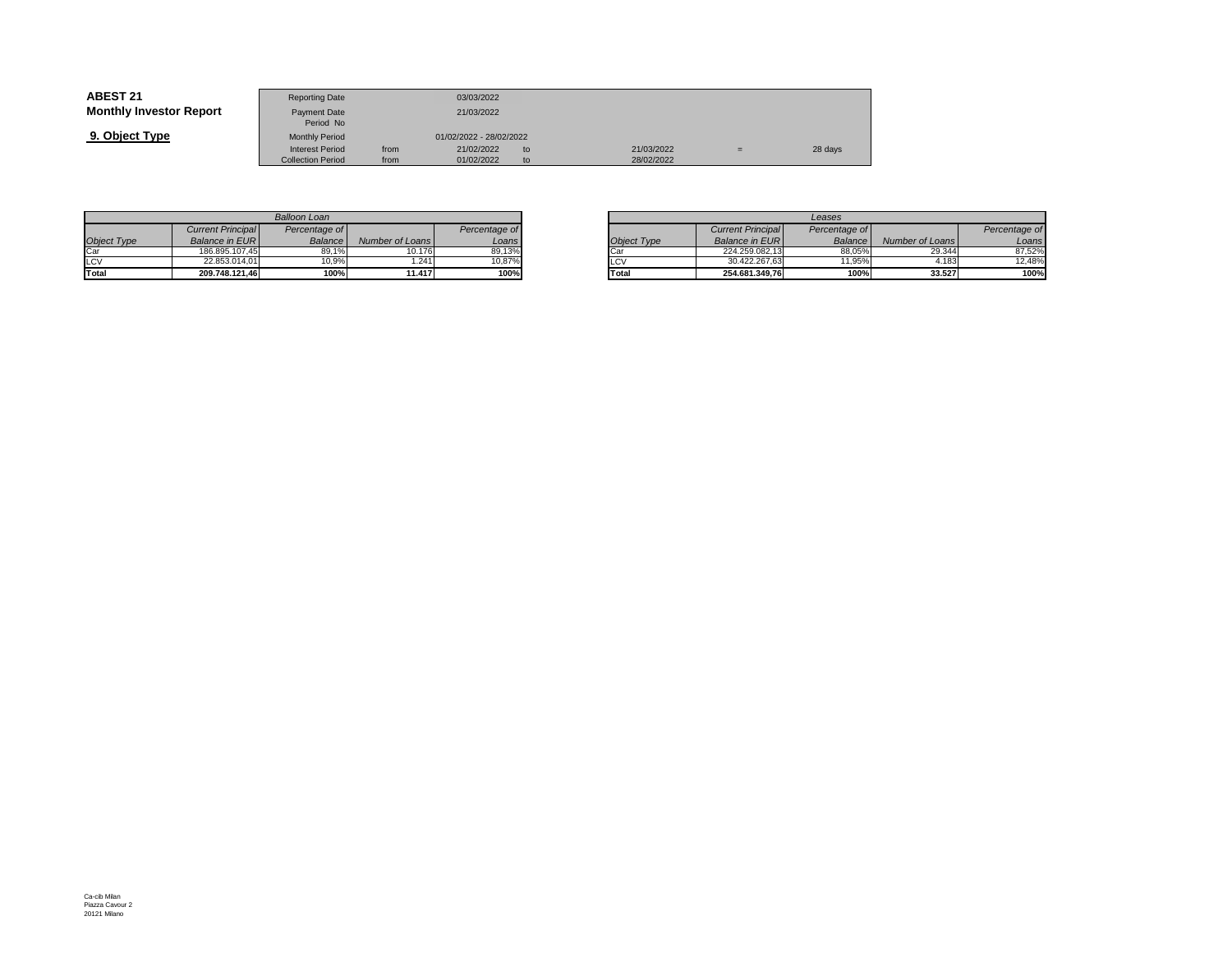**10. Insurances**

| Investor Report<br>Payment Date<br>Period No | 21/03/2022              |            |     |         |
|----------------------------------------------|-------------------------|------------|-----|---------|
| <u>ances</u><br><b>Monthly Period</b>        | 01/02/2022 - 28/02/2022 |            |     |         |
| <b>Interest Period</b><br>from               | 21/02/2022<br>to        | 21/03/2022 | $=$ | 28 days |
| <b>Collection Period</b><br>from             | 01/02/2022<br>to        | 28/02/2022 |     |         |

| <b>Contract Type</b> | CPI          | GAP          | <b>Current Principal</b><br><b>Balance in EURI</b> | Percentage of<br>Balance |
|----------------------|--------------|--------------|----------------------------------------------------|--------------------------|
| <b>Balloon Loans</b> | 1.543.386,83 | 2.461.410.17 | 209.748.121.46                                     | 1.9%                     |
| Leases               | 0.00         | 0.00         | 254.681.349,76                                     | $0.0\%$                  |
| <b>Total</b>         | 1.543.386,83 | 2.461.410.17 | 464.429.471.22                                     | $0.9\%$                  |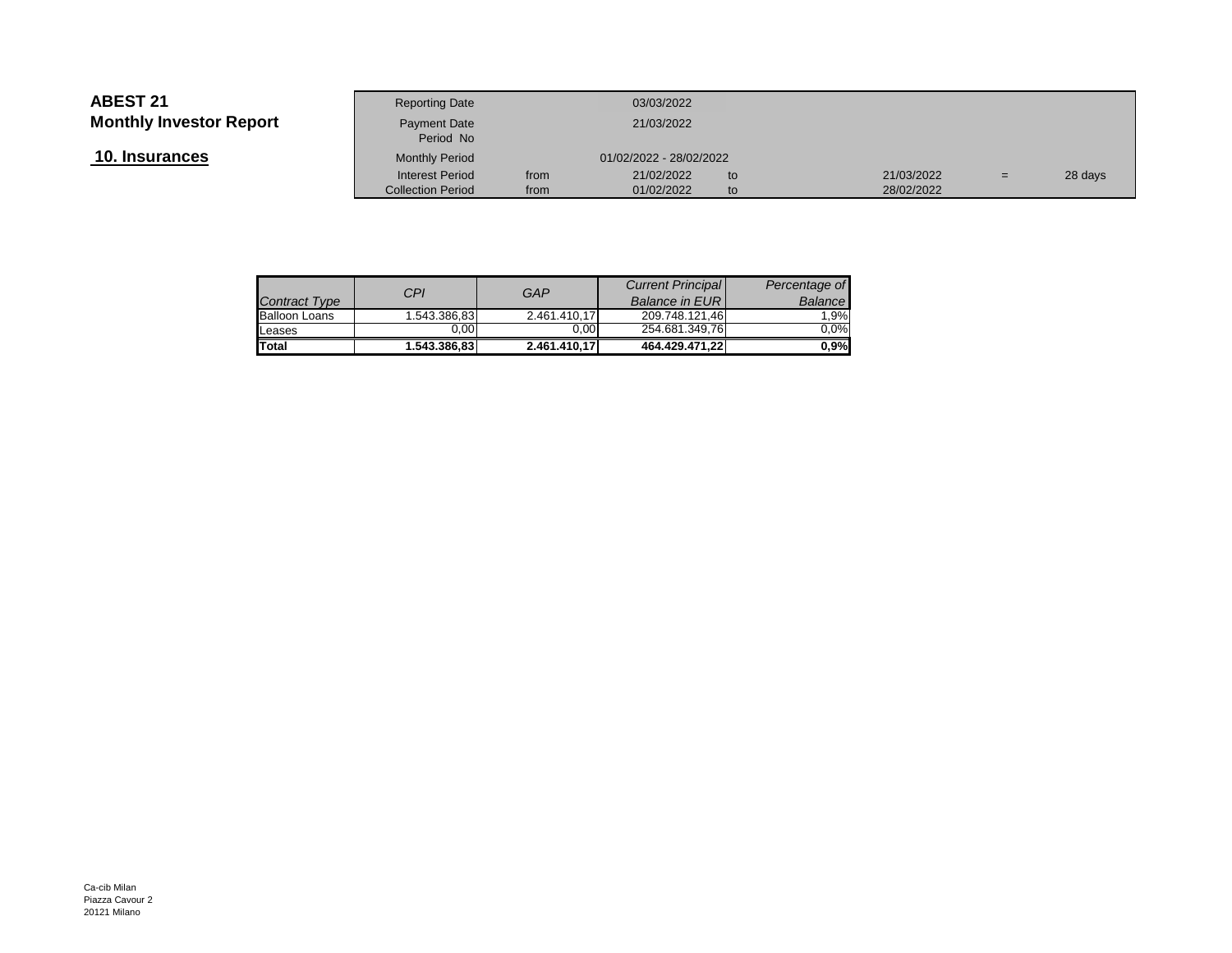# **11. Type of Contract**

|                 | <b>Reporting Date</b>     |      | 03/03/2022              |    |            |     |         |
|-----------------|---------------------------|------|-------------------------|----|------------|-----|---------|
| Investor Report | Payment Date<br>Period No |      | 21/03/2022              |    |            |     |         |
| of Contract     | <b>Monthly Period</b>     |      | 01/02/2022 - 28/02/2022 |    |            |     |         |
|                 | <b>Interest Period</b>    | from | 21/02/2022              | to | 21/03/2022 | $=$ | 28 days |
|                 | <b>Collection Period</b>  | from | 01/02/2022              | to | 28/02/2022 |     |         |

| Loan Type               | Number of Loans | Percentage of Loans in<br>% | Loan Principal in<br><b>EUR</b> | % of Current<br>Outstanding |
|-------------------------|-----------------|-----------------------------|---------------------------------|-----------------------------|
| Balloon Loans new cars  | 7.457           | 16.6%                       | 137.970.453                     | 29.7%                       |
| Balloon Loans used cars | 3.960           | 8.8%                        | 71.777.669                      | 15.5%                       |
| Leases new cars         | 33.527          | 74.6%                       | 254.681.350                     | 54.8%                       |
| Total                   | 44.944          | 100%                        | 464.429.471.22                  | 100.0%                      |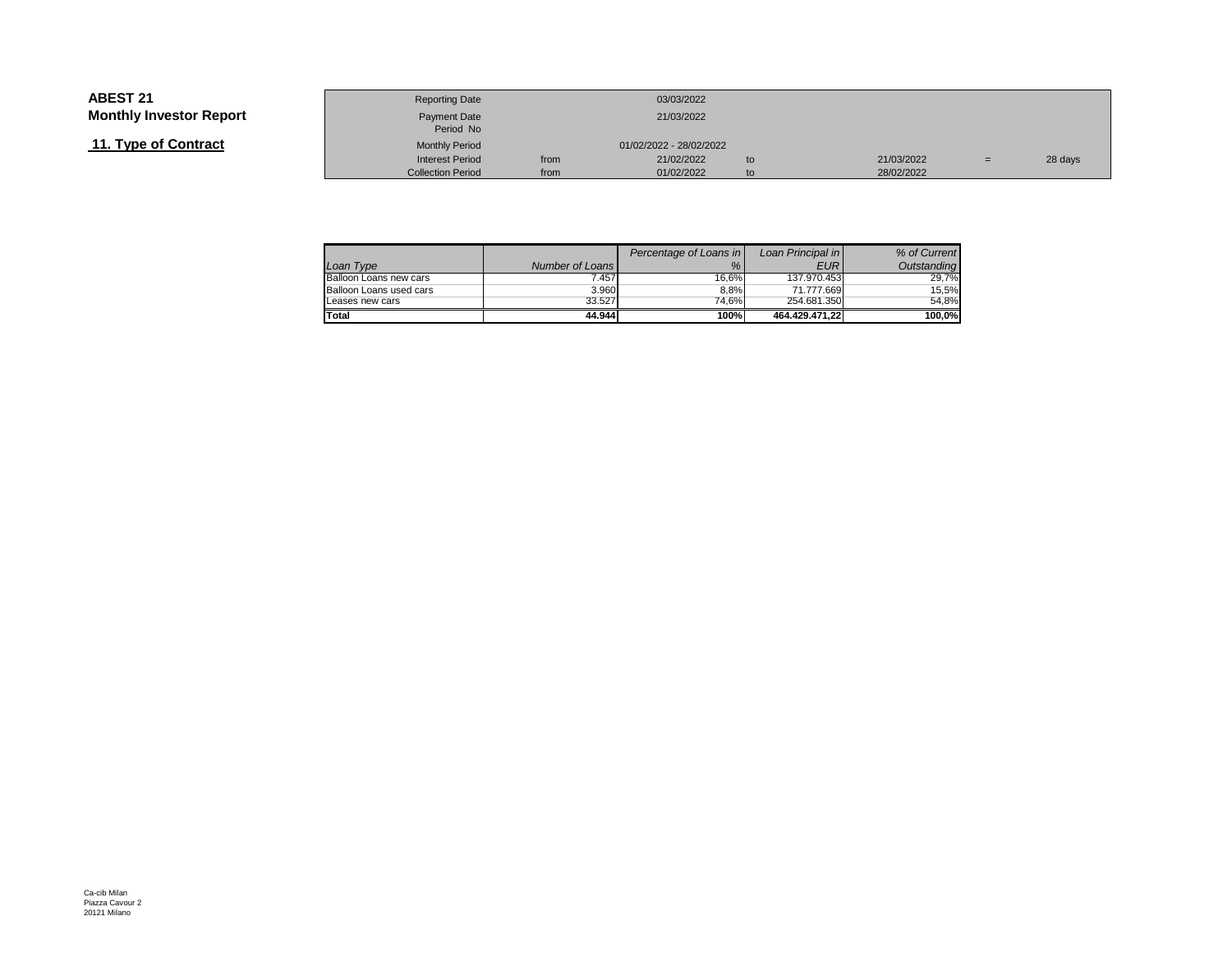| <b>ABEST 21</b>                | <b>Reporting Date</b>     |      | 03/03/2022              |    |            |     |         |
|--------------------------------|---------------------------|------|-------------------------|----|------------|-----|---------|
| <b>Monthly Investor Report</b> | Payment Date<br>Period No |      | 21/03/2022              |    |            |     |         |
| 12. Customer Yield             | <b>Monthly Period</b>     |      | 01/02/2022 - 28/02/2022 |    |            |     |         |
|                                | <b>Interest Period</b>    | from | 21/02/2022              | to | 21/03/2022 | $=$ | 28 days |
|                                | <b>Collection Period</b>  | from | 01/02/2022              | to | 28/02/2022 |     |         |

|                    |                          | <b>Balloon Loan</b> |                 |               |             |                          | Leases        |                 |               |
|--------------------|--------------------------|---------------------|-----------------|---------------|-------------|--------------------------|---------------|-----------------|---------------|
|                    | <b>Current Principal</b> | Percentage of       |                 | Percentage of |             | <b>Current Principal</b> | Percentage of |                 | Percentage of |
| <b>Yield Range</b> | <b>Balance in EURI</b>   | Balance             | Number of Loans | Loans         | Yield Range | <b>Balance in EURI</b>   | Balance       | Number of Loans | Loans         |
| 0 to 1%            | 40.796.752,69            | 19,45%              | 1.698           | 14,87%        | 0 to 3%     | 134.243.017,70           | 52,71%        | 14.888          | 44,41%        |
| 1,01 to 2%         | 19.895.889,80            | 9,49%               | 889             | 7,79%         | 3,01 to 4%  | 58.302.157.38            | 22,89%        | 9.352           | 27,89%        |
| 2,01 to 3%         | 56.893.289,79            | 27,12%              | 3.237           | 28,35%        | 4.01 to 5%  | 44.908.353,50            | 17,63%        | 6.676           | 19,91%        |
| 3,01 to 4%         | 73.154.384,85            | 34,88%              | 4.233           | 37,08%        | 5,01 to 6%  | 12.081.286,53            | 4,74%         | 1.827           | 5,45%         |
| 4,01 to 5%         | 16.544.295,17            | 7,89%               | 1.127           | 9,87%         | 6,01 to 7%  | 4.057.835,85             | 1,59%         | 605             | 1,80%         |
| 5,01 to 6%         | 2.342.468.14             | ,12%                | 218             | 1,91%         | 7,01 to 8%  | 1.023.259,68             | 0,40%         | 169             | 0,50%         |
| 6,01 to 7%         | 119.193.65               | 0,06%               |                 | 0,12%         | 8,01 to 9%  | 65.439,12                | 0,03%         |                 | 0,03%         |
| 7,01 to 8%         | 1.847,37                 | 0,00%               |                 | 0,01%         | 9,01 to 10% | 0,00                     | 0,00%         |                 | 0,00%         |
| 8,01 to 9%         | 0,00                     | 0,00%               |                 | $0,00\%$      | >10%        | 0,00                     | 0,00%         |                 | 0,00%         |
| 9,01 to 10%        | 0.00                     | 0,00%               |                 | 0,00%         | Total       | 254.681.349.76           | 100%          | 33.527,00       | 100%          |
| >10%               | 0,00                     | 0,00%               |                 | 0,00%         |             |                          |               |                 |               |
| <b>Total</b>       | 209.748.121,46           | 100%                | 11.417,00       | 100%          | Capalonico  | $1 - 0$                  |               |                 |               |

|       |                          | <b>Balloon Loan</b> |                 |               |             |                          | Leases        |                 |               |
|-------|--------------------------|---------------------|-----------------|---------------|-------------|--------------------------|---------------|-----------------|---------------|
|       | <b>Current Principal</b> | Percentage of       |                 | Percentage of |             | <b>Current Principal</b> | Percentage of |                 | Percentage of |
| Range | Balance in EUR           | Balance             | Number of Loans | Loans         | Yield Range | Balance in EUR           | Balance       | Number of Loans |               |
|       | 40.796.752,69            | 19,45%              | 1.698           | 14,87%        | 0 to 3%     | 134.243.017,70           | 52,71%        | 14.888          |               |
| o 2%  | 19.895.889,80            | 9,49%               | 889             | 7,79%         | 3,01 to 4%  | 58.302.157,38            | 22,89%        | 9.352           |               |
| o 3%  | 56.893.289,79            | 27,12%              | 3.237           | 28,35%        | 4,01 to 5%  | 44.908.353,50            | 17,63%        | 6.676           |               |
| o 4%  | 73.154.384,85            | 34,88%              | 4.233           | 37,08%        | 5,01 to 6%  | 12.081.286,53            | 4.74%         | 1.827           |               |
| o 5%  | 16.544.295,17            | 7,89%               | 1.127           | 9,87%         | 6,01 to 7%  | 4.057.835,85             | 1,59%         | 605             |               |
| о 6%  | 2.342.468.14             | 1,12%               | 218             | 1,91%         | 7,01 to 8%  | 1.023.259,68             | 0,40%         | <b>169</b>      |               |
| o 7%  | 119.193,65               | 0,06%               |                 | 0,12%         | 8,01 to 9%  | 65.439,12                | 0,03%         |                 |               |
| o 8%  | 1.847,37                 | 0,00%               |                 | 0,01%         | 9,01 to 10% | 0,00                     | 0,00%         |                 |               |
| о 9%  | 0,00                     | 0,00%               |                 | $0,00\%$      | $>10\%$     | 0,00                     | 0,00%         |                 |               |
| o 10% | 0,00                     | 0,00%               |                 | 0,00%         | Total       | 254.681.349,76           | 100%          | 33.527,00       |               |
|       |                          |                     |                 |               |             |                          |               |                 |               |

| <b>Statistics</b>  | in % |
|--------------------|------|
| <b>WA Interest</b> |      |

**Statistics in %** $2,74$ WA Interest

\* runs from .00 to .99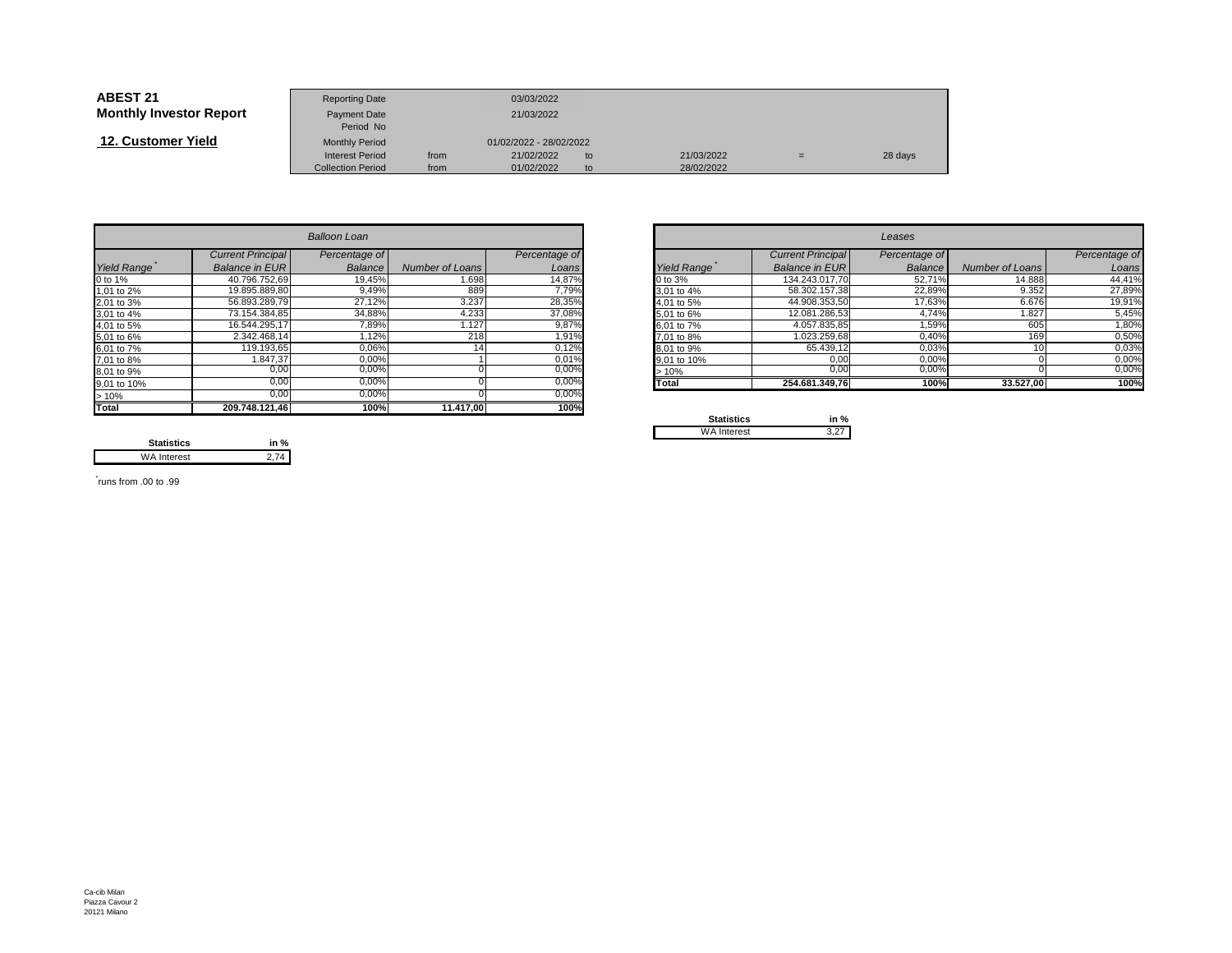| <b>ABEST 21</b>                | <b>Reporting Date</b>     |      | 03/03/2022              |    |            |     |         |
|--------------------------------|---------------------------|------|-------------------------|----|------------|-----|---------|
| <b>Monthly Investor Report</b> | Payment Date<br>Period No |      | 21/03/2022              |    |            |     |         |
| 12.1 Customer Yield (Graph)    | <b>Monthly Period</b>     |      | 01/02/2022 - 28/02/2022 |    |            |     |         |
|                                | <b>Interest Period</b>    | from | 21/02/2022              | to | 21/03/2022 | $=$ | 28 days |
|                                | <b>Collection Period</b>  | from | 01/02/2022              | to | 28/02/2022 |     |         |

![](_page_16_Figure_1.jpeg)

![](_page_16_Figure_2.jpeg)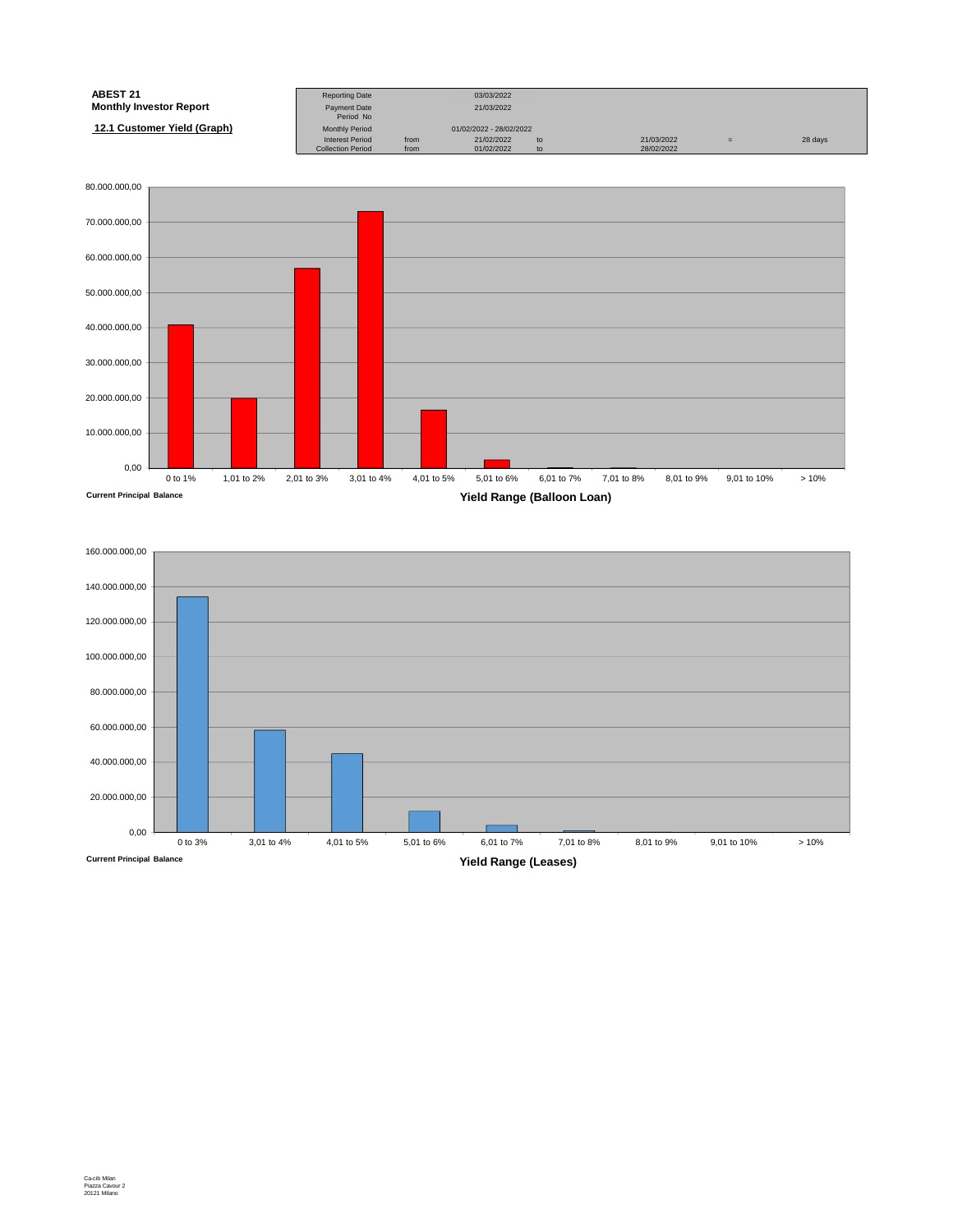| <b>ABEST 21</b>                | <b>Reporting Date</b>     |      | 03/03/2022              |    |            |     |         |
|--------------------------------|---------------------------|------|-------------------------|----|------------|-----|---------|
| <b>Monthly Investor Report</b> | Payment Date<br>Period No |      | 21/03/2022              |    |            |     |         |
| 13. Seasoning                  | <b>Monthly Period</b>     |      | 01/02/2022 - 28/02/2022 |    |            |     |         |
|                                | <b>Interest Period</b>    | from | 21/02/2022              | to | 21/03/2022 | $=$ | 28 days |
|                                | <b>Collection Period</b>  | from | 01/02/2022              | to | 28/02/2022 |     |         |

|                 |                          | Balloon Loan  |                 |               |
|-----------------|--------------------------|---------------|-----------------|---------------|
| Seasoning in    | <b>Current Principal</b> | Percentage of |                 | Percentage of |
| <b>Months</b>   | <b>Balance in EUR</b>    | Balance       | Number of Loans | Loans         |
| 0 to 6 months   | 28.213.784.24            | 13,45%        | 1.117           | 9,78%         |
| 7 to 12 months  | 76.882.418.85            | 36,65%        | 3.310           | 28,99%        |
| 13 to 18 months | 58.331.405.99            | 27,81%        | 2.938           | 25,73%        |
| 19 to 24 months | 8.515.859.51             | 4.06%         | 389             | 3,41%         |
| 25 to 30 months | 3.292.227.32             | 1,57%         | 180             | 1,58%         |
| 31 to 36 months | 729.012.81               | 0,35%         | 48              | 0,42%         |
| 37 to 42 months | 428.311.07               | 0,20%         | 26              | 0,23%         |
| 43 to 48 months | 91.377.17                | 0,04%         | 9               | 0,08%         |
| 49 to 54 months | 9.657.354.15             | 4,60%         | 811             | 7,10%         |
| 55 to 60 months | 12.179.467.09            | 5.81%         | 1.225           | 10,73%        |
| 61 to 66 months | 5.283.168.37             | 2,52%         | 540             | 4,73%         |
| 67 to 72 months | 3.702.149.82             | 1.77%         | 441             | 3,86%         |
| 73 to 78 months | 1.415.500.57             | 0.67%         | 199             | 1,74%         |
| >78 months      | 1.026.084.50             | 0,49%         | 184             | 1,61%         |
| Total           | 209.748.121.46           | 100,00%       | 11.417          | 100,00%       |

| n                        |                              |               |                 | Leases                   |               |                 |               |  |  |  |  |
|--------------------------|------------------------------|---------------|-----------------|--------------------------|---------------|-----------------|---------------|--|--|--|--|
| ge of                    |                              | Percentage of | Seasoning in    | <b>Current Principal</b> | Percentage of |                 | Percentage of |  |  |  |  |
| ance                     | Number of Loans              | Loans         | <b>Months</b>   | <b>Balance in EUR</b>    | Balance       | Number of Loans | Loans         |  |  |  |  |
| 3,45%                    | 1.117                        | 9,78%         | 0 to 6 months   | 45.632.601,18            | 17.92%        | 3.757           | 11,21%        |  |  |  |  |
| 6,65%                    | 3.310                        | 28,99%        | 7 to 12 months  | 56.932.877,72            | 22,35%        | 5.352           | 15,96%        |  |  |  |  |
| ,81%                     | 2.938                        | 25,73%        | 13 to 18 months | 48.051.626,61            | 18,87%        | 5.015           | 14,96%        |  |  |  |  |
| $,06\%$                  | 389                          | 3,41%         | 19 to 24 months | 38.701.833,18            | 15,20%        | 5.008           | 14,94%        |  |  |  |  |
| ,57%                     | 180                          | .58%          | 25 to 30 months | 34.212.774.02            | 13,43%        | 6.010           | 17,93%        |  |  |  |  |
| 0,35%                    | 48                           | 0,42%         | 31 to 36 months | 20.540.536,55            | 8,07%         | 5.076           | 15,14%        |  |  |  |  |
| 0,20%                    | 26                           | 0.23%         | 37 to 42 months | 7.202.033,31             | 2,83%         | 1.710           | 5,10%         |  |  |  |  |
| 0.04%                    |                              | $0,08\%$      | 43 to 60 months | 3.407.067,19             | .34%          | 1.599           | 4,77%         |  |  |  |  |
| $0.60\%$                 | 811                          | 7,10%         | Total           | 254.681.349.76           | 100,00%       | 33.527          | 100,00%       |  |  |  |  |
| $\overline{\phantom{a}}$ | $\cdot$ $\sim$ $\sim$ $\sim$ | $\cdots$      |                 |                          |               |                 |               |  |  |  |  |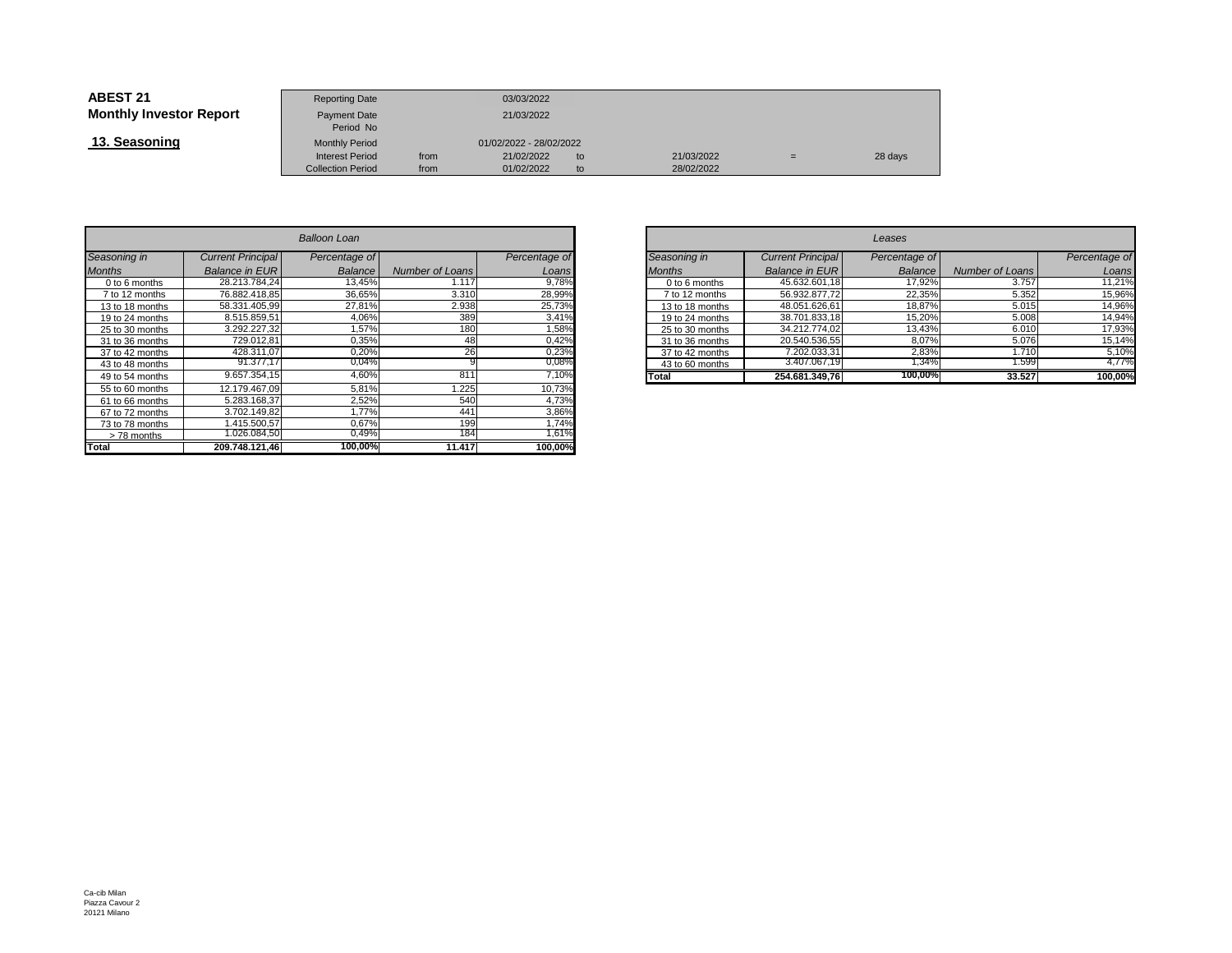![](_page_18_Figure_0.jpeg)

Ca-cib Milan Piazza Cavour 2 20121 Milano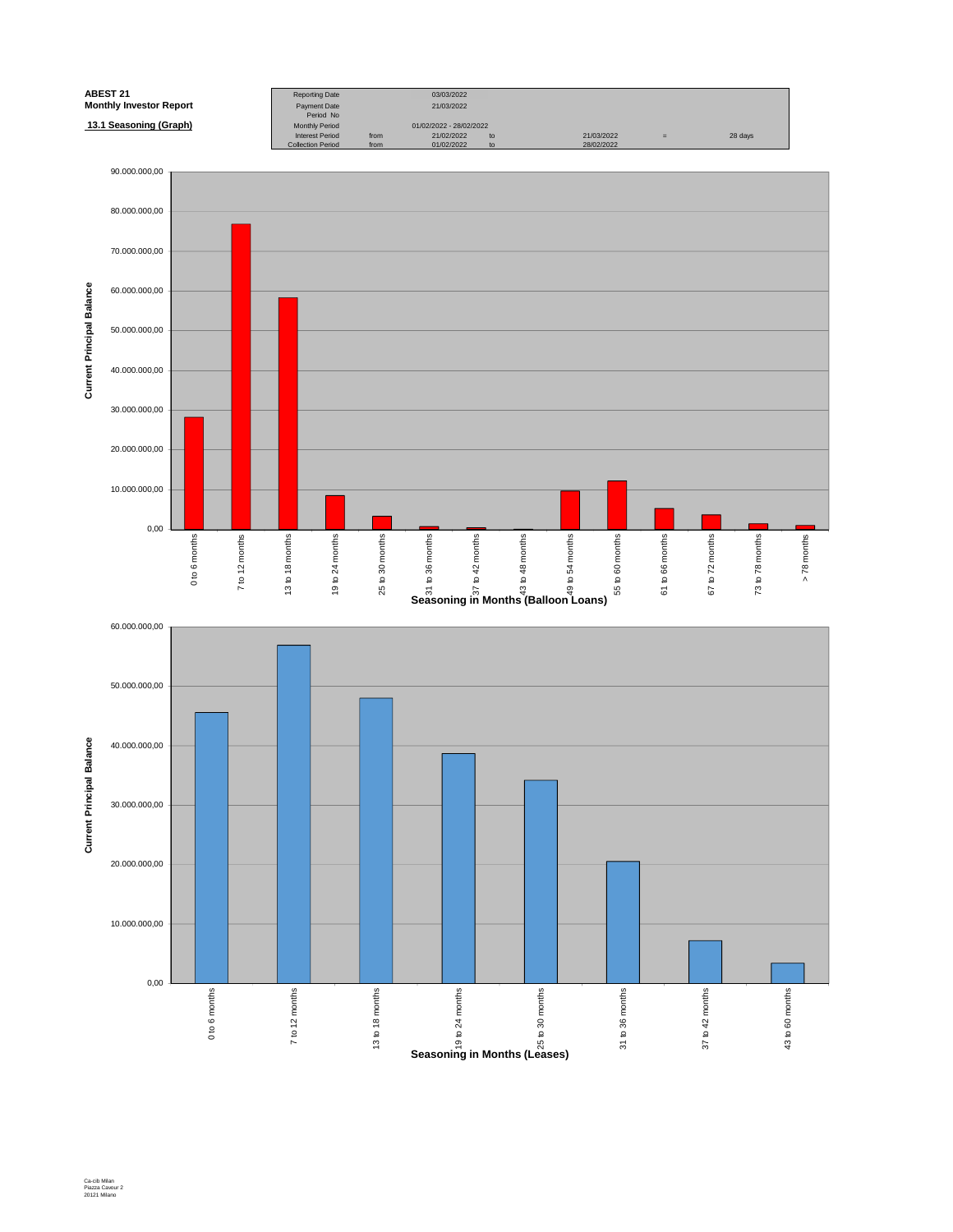| ABEST 21                       | <b>Reporting Date</b>            |      | 03/03/2022              |    |            |     |         |  |
|--------------------------------|----------------------------------|------|-------------------------|----|------------|-----|---------|--|
| <b>Monthly Investor Report</b> | <b>Payment Date</b><br>Period No |      | 21/03/2022              |    |            |     |         |  |
| 14. Remaining Term             | <b>Monthly Period</b>            |      | 01/02/2022 - 28/02/2022 |    |            |     |         |  |
|                                | <b>Interest Period</b>           | from | 21/02/2022              | to | 21/03/2022 | $=$ | 28 days |  |
|                                | <b>Collection Period</b>         | from | 01/02/2022              | to | 28/02/2022 |     |         |  |

| Balloon Loan      |                          |               |                        |               |  |  |  |  |  |
|-------------------|--------------------------|---------------|------------------------|---------------|--|--|--|--|--|
| Remaining Term in | <b>Current Principal</b> | Percentage of |                        | Percentage of |  |  |  |  |  |
| <b>Months</b>     | <b>Balance in EUR</b>    | Balance       | <b>Number of Loans</b> | Loans         |  |  |  |  |  |
| 0 to 6 months     | 8.161.523.26             | 3,89%         | 1.117                  | 9,78%         |  |  |  |  |  |
| 7 to 12 months    | 7.799.514.77             | 3,72%         | 3.310                  | 28,99%        |  |  |  |  |  |
| 13 to 18 months   | 7.590.877.47             | 3,62%         | 2.938                  | 25,73%        |  |  |  |  |  |
| 19 to 24 months   | 13.800.417.92            | 6,58%         | 389                    | 3,41%         |  |  |  |  |  |
| 25 to 30 months   | 15.958.884.61            | 7,61%         | 180                    | 1,58%         |  |  |  |  |  |
| 31 to 36 months   | 34.077.451,90            | 16,25%        | 48                     | 0,42%         |  |  |  |  |  |
| 37 to 42 months   | 32.959.763,00            | 15,71%        | 26                     | 0,23%         |  |  |  |  |  |
| 43 to 48 months   | 23.002.337.20            | 10,97%        | 9                      | 0,08%         |  |  |  |  |  |
| 49 to 54 months   | 19.944.486.04            | 9,51%         | 811                    | 7,10%         |  |  |  |  |  |
| 55 to 60 months   | 14.519.757,25            | 6,92%         | 1.225                  | 10,73%        |  |  |  |  |  |
| 61 to 66 months   | 14.556.700.24            | 6,94%         | 540                    | 4,73%         |  |  |  |  |  |
| 67 to 72 months   | 7.633.777.89             | 3,64%         | 441                    | 3,86%         |  |  |  |  |  |
| 73 to 78 months   | 6.693.311.76             | 3,19%         | 199                    | 1,74%         |  |  |  |  |  |
| >78 months        | 3.049.318,15             | 1,45%         | 184                    | 1,61%         |  |  |  |  |  |
| <b>Total</b>      | 209.748.121,46           | 100,00%       | 11.417                 | 100,00%       |  |  |  |  |  |

| $\overline{r}$ |                 |               |       |                          |                          | Leases        |                 |               |
|----------------|-----------------|---------------|-------|--------------------------|--------------------------|---------------|-----------------|---------------|
| ge of          |                 | Percentage of |       | <b>Remaining Term in</b> | <b>Current Principal</b> | Percentage of |                 | Percentage of |
| ance           | Number of Loans | Loans         |       | <b>Months</b>            | <b>Balance in EUR</b>    | Balance       | Number of Loans | Loans         |
| 8,89%          | 1.117           | 9,78%         |       | 0 to 6 months            | 7.641.145.83             | 3,00%         | 4.629           | 13,81%        |
| 3,72%          | 3.310           | 28,99%        |       | 7 to 12 months           | 21.070.835.10            | 8.27%         | 5.276           | 15,74%        |
| 3,62%          | 2.938           | 25,73%        |       | 13 to 18 months          | 32.563.031.23            | 12.79%        | 5.306           | 15,83%        |
| 5,58%          | 389             | 3,41%         |       | 19 to 24 months          | 42.168.439.61            | 16.56%        | 5.091           | 15,18%        |
| ,61%           | 180             | 1,58%         |       | 25 to 30 months          | 43.665.810.54            | 17.15%        | 4.382           | 13,07%        |
| 3,25%          | 48              | 0,42%         |       | 31 to 36 months          | 42.366.156,05            | 16,63%        | 3.870           | 11,54%        |
| 5,71%          | 26              | 0,23%         |       | 37 to 42 months          | 30.840.416.43            | 12.11%        | 2.579           | 7,69%         |
| ),97%          |                 | 0,08%         |       | 43 to 48 months          | 25.152.750.29            | 9,88%         | 1.865           | 5,56%         |
| 1,51%          | 811             | 7,10%         |       | 49 to 54 months          | 5.747.135.10             | 2.26%         | 344             | 1,03%         |
| ,92%           | .225            | 10.73%        |       | 55 to 60 months          | 3.465.629.58             | .36%          | 185             | 0,55%         |
| 6,94%          | 540             | 4,73%         | Total |                          | 254.681.349,76           | 100,00%       | 33.527          | 100,00%       |
| 0.001          |                 | 0.001         |       |                          |                          |               |                 |               |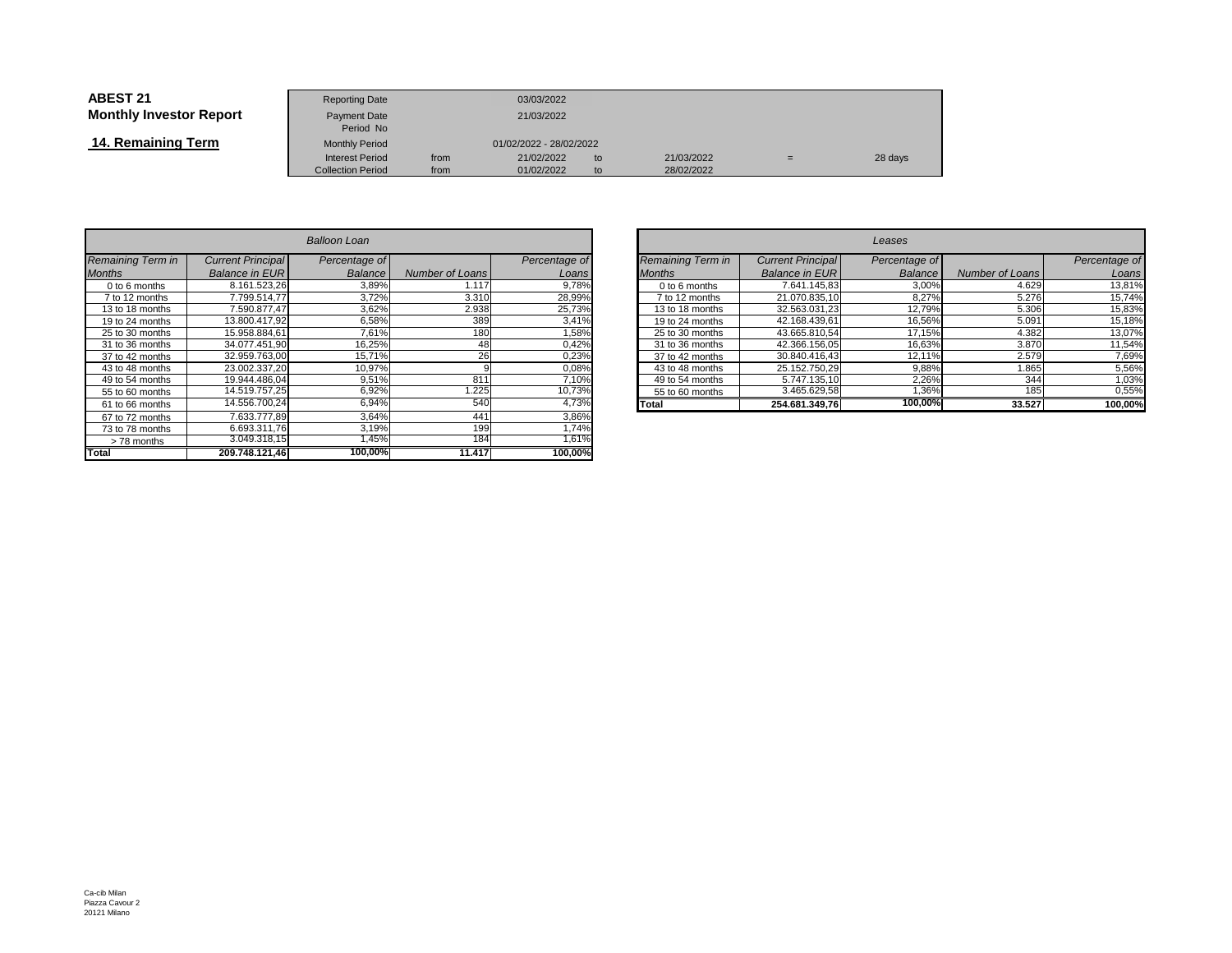![](_page_20_Figure_0.jpeg)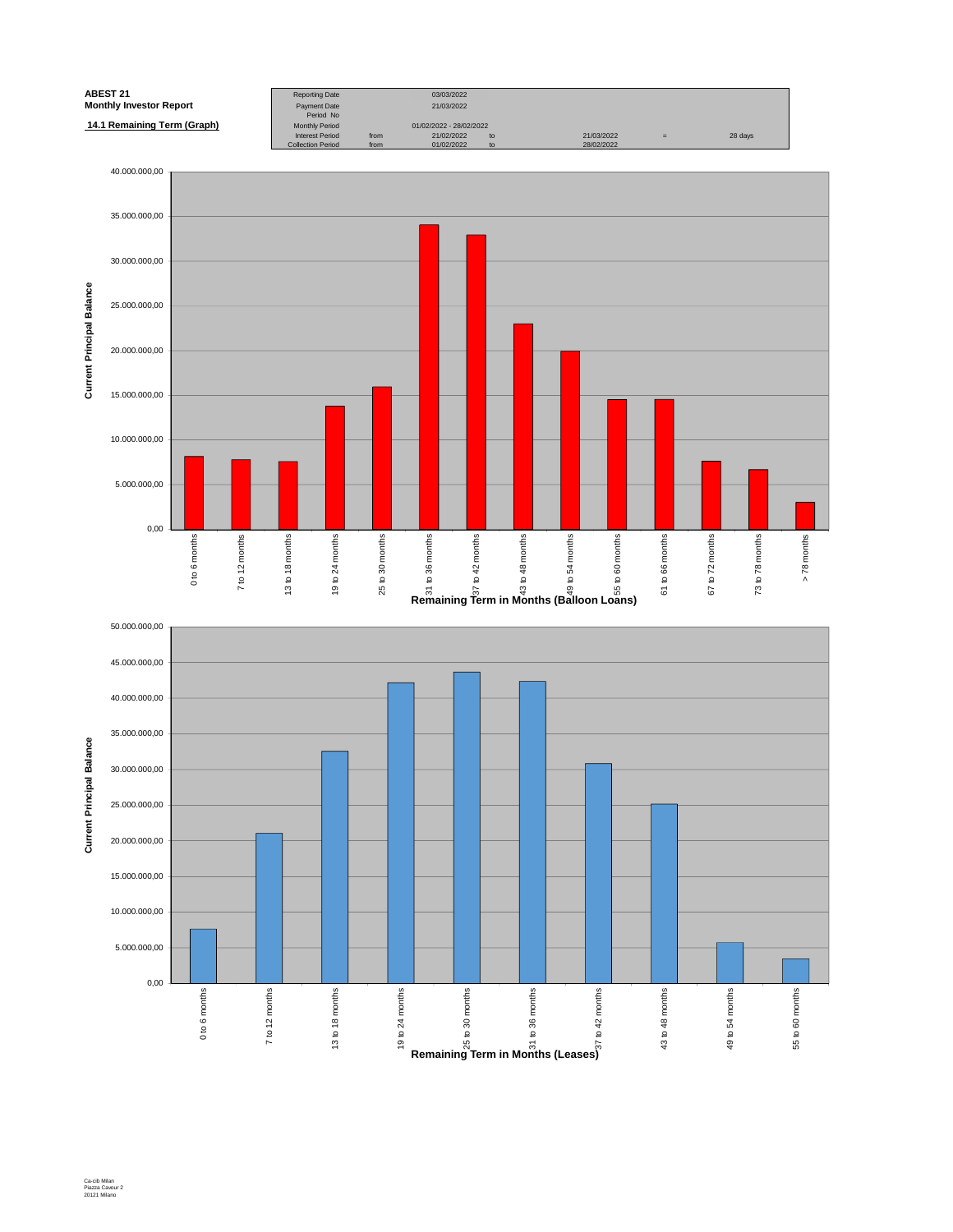| <b>ABEST 21</b>                | <b>Reporting Date</b>     |            | 03/03/2022              |    |            |   |         |
|--------------------------------|---------------------------|------------|-------------------------|----|------------|---|---------|
| <b>Monthly Investor Report</b> | Payment Date<br>Period No | 21/03/2022 |                         |    |            |   |         |
| 15. Original Term              | <b>Monthly Period</b>     |            | 01/02/2022 - 28/02/2022 |    |            |   |         |
|                                | <b>Interest Period</b>    | from       | 21/02/2022              | to | 21/03/2022 | = | 28 days |
|                                | <b>Collection Period</b>  | from       | 01/02/2022              | to | 28/02/2022 |   |         |

|                   |                          | Balloon Loan  |                 |               |                         |
|-------------------|--------------------------|---------------|-----------------|---------------|-------------------------|
| Remaining Term in | <b>Current Principal</b> | Percentage of |                 | Percentage of | Remaining Term in       |
| <b>Months</b>     | <b>Balance in EUR</b>    | Balance       | Number of Loans | Loans         | <b>Months</b>           |
| 0 to 6 months     | 0.00                     | 0.00%         |                 | 0,00%         | 0 to 6 months           |
| 7 to 12 months    | 153.476,85               | 0,07%         | 17              | 0,15%         | 7 to 12 months          |
| 13 to 18 months   | 414.304.93               | 0,20%         | 25              | 0,22%         | 13 to 18 months         |
| 19 to 24 months   | 2.531.756.33             | 1,21%         | 169             | 1,48%         | 19 to 24 months         |
| 25 to 30 months   | 390.268.84               | 0,19%         | 25              | 0,22%         | 25 to 30 months         |
| 31 to 36 months   | 18.949.220.11            | 9,03%         | 902             | 7,90%         | 31 to 36 months         |
| 37 to 42 months   | 689.300,05               | 0.33%         | 35              | 0,31%         | 37 to 42 months         |
| 43 to 48 months   | 69.989.396.44            | 33,37%        | 3.363           | 29,46%        | 43 to 48 months         |
| 49 to 54 months   | 973.658,88               | 0.46%         | 37              | 0,32%         | 49 to 54 months         |
| 55 to 60 months   | 47.723.642.64            | 22.75%        | 2.543           | 22,27%        | 55 to 60 months         |
| 61 to 66 months   | 1.203.810.47             | 0.57%         | 83              | 0.73%         | Total                   |
| 67 to 72 months   | 19.763.973.95            | 9.42%         | 1.119           | 9,80%         |                         |
| 73 to 78 months   | 1.646.991.36             | 0,79%         | 100             | 0,88%         |                         |
| > 78 months       | 45.318.320,61            | 21,61%        | 2.999           | 26,27%        | <b>Statistics</b>       |
| Total             | 209.748.121,46           | 100.00%       | 11.417          | 100,00%       | <b>WA Original Term</b> |

| n        |                          |               |                          | Leases                   |               |                 |               |  |  |  |
|----------|--------------------------|---------------|--------------------------|--------------------------|---------------|-----------------|---------------|--|--|--|
| ge of    |                          | Percentage of | <b>Remaining Term in</b> | <b>Current Principal</b> | Percentage of |                 | Percentage of |  |  |  |
| ance     | <b>Number of Loans</b>   | Loans         | <b>Months</b>            | <b>Balance in EUR</b>    | Balance       | Number of Loans | Loans         |  |  |  |
| $0,00\%$ |                          | 0,00%         | 0 to 6 months            | 0,00                     | 0,00%         |                 | 0,00%         |  |  |  |
| $0,07\%$ |                          | 0,15%         | 7 to 12 months           | 0,00                     | 0,00%         |                 | 0,00%         |  |  |  |
| 0,20%    | 25                       | 0,22%         | 13 to 18 months          | 319.400,72               | 0,13%         | 469             | 1,40%         |  |  |  |
| ,21%     | 169                      | 1.48%         | 19 to 24 months          | 1.802.561.26             | 0,71%         | 679             | 2,03%         |  |  |  |
| 1,19%    | 25                       | 0,22%         | 25 to 30 months          | 331.391,58               | 0,13%         | 57              | 0,17%         |  |  |  |
| 0,03%    | 902                      | 7,90%         | 31 to 36 months          | 85.868.228,82            | 33,72%        | 13.071          | 38,99%        |  |  |  |
| 0,33%    | 35                       | 0.31%         | 37 to 42 months          | 2.807.532.02             | 1.10%         | 247             | 0.74%         |  |  |  |
| $3,37\%$ | 3.363                    | 29,46%        | 43 to 48 months          | 133.477.520.58           | 52,41%        | 16.455          | 49,08%        |  |  |  |
| ,46%     | 37                       | 0,32%         | 49 to 54 months          | 1.443.226,93             | 0,57%         | 143             | 0,43%         |  |  |  |
| 2,75%    | 2.543                    | 22,27%        | 55 to 60 months          | 28.631.487,85            | 11,24%        | 2.406           | 7,18%         |  |  |  |
| 0,57%    | 83                       | 0,73%         | Total                    | 254.681.349.76           | 100,00%       | 33.527          | 100,00%       |  |  |  |
| 1001     | $\overline{\phantom{a}}$ | 0.0001        |                          |                          |               |                 |               |  |  |  |

| $\mathbf{O}/$ | <b>Statistics</b>       |  |
|---------------|-------------------------|--|
| %             | <b>WA Original Term</b> |  |
|               |                         |  |

| <b>Statistics</b>       |       |
|-------------------------|-------|
| <b>WA Original Term</b> | 59.60 |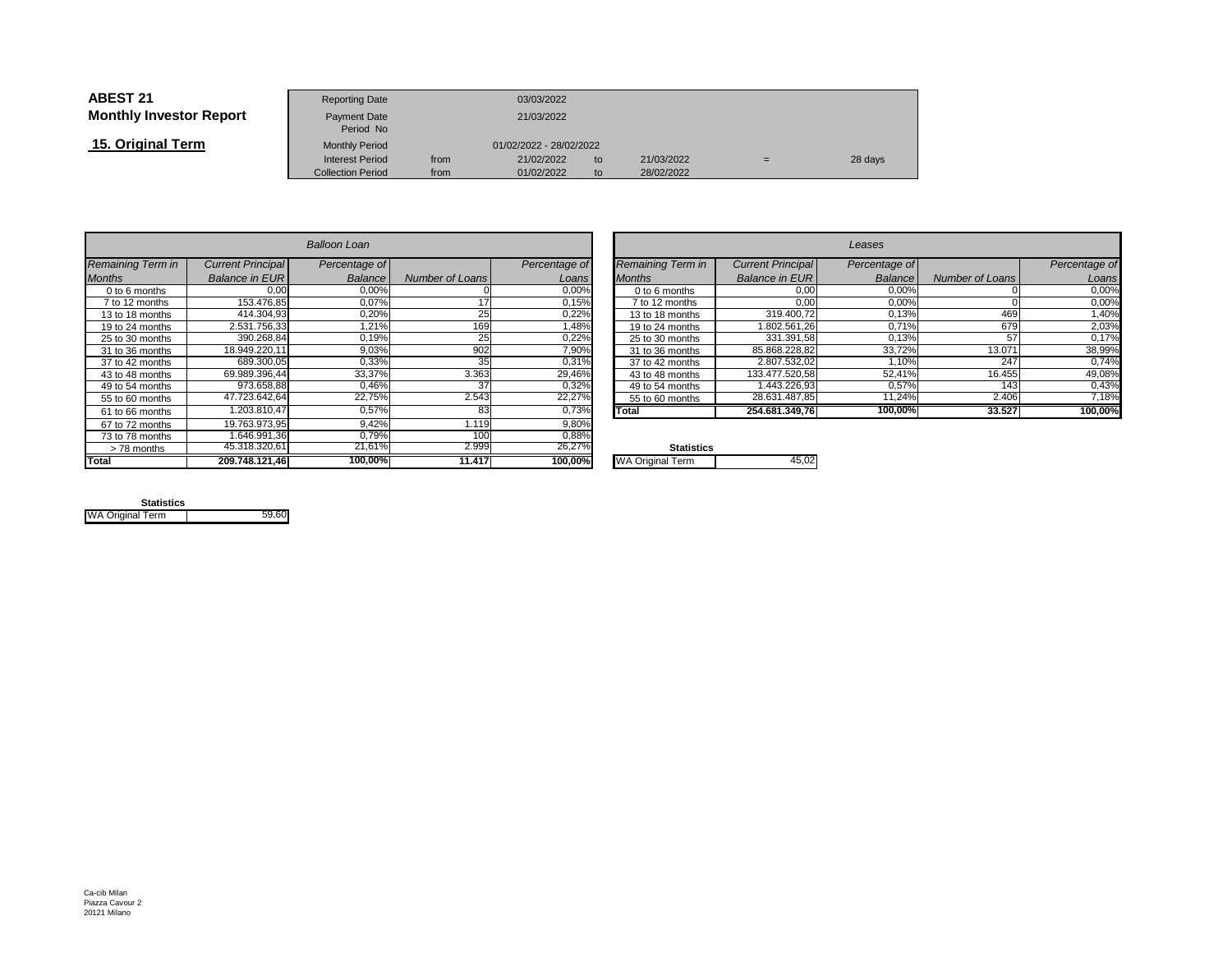![](_page_22_Figure_0.jpeg)

Ca-cib Milan Piazza Cavour 2 20121 Milano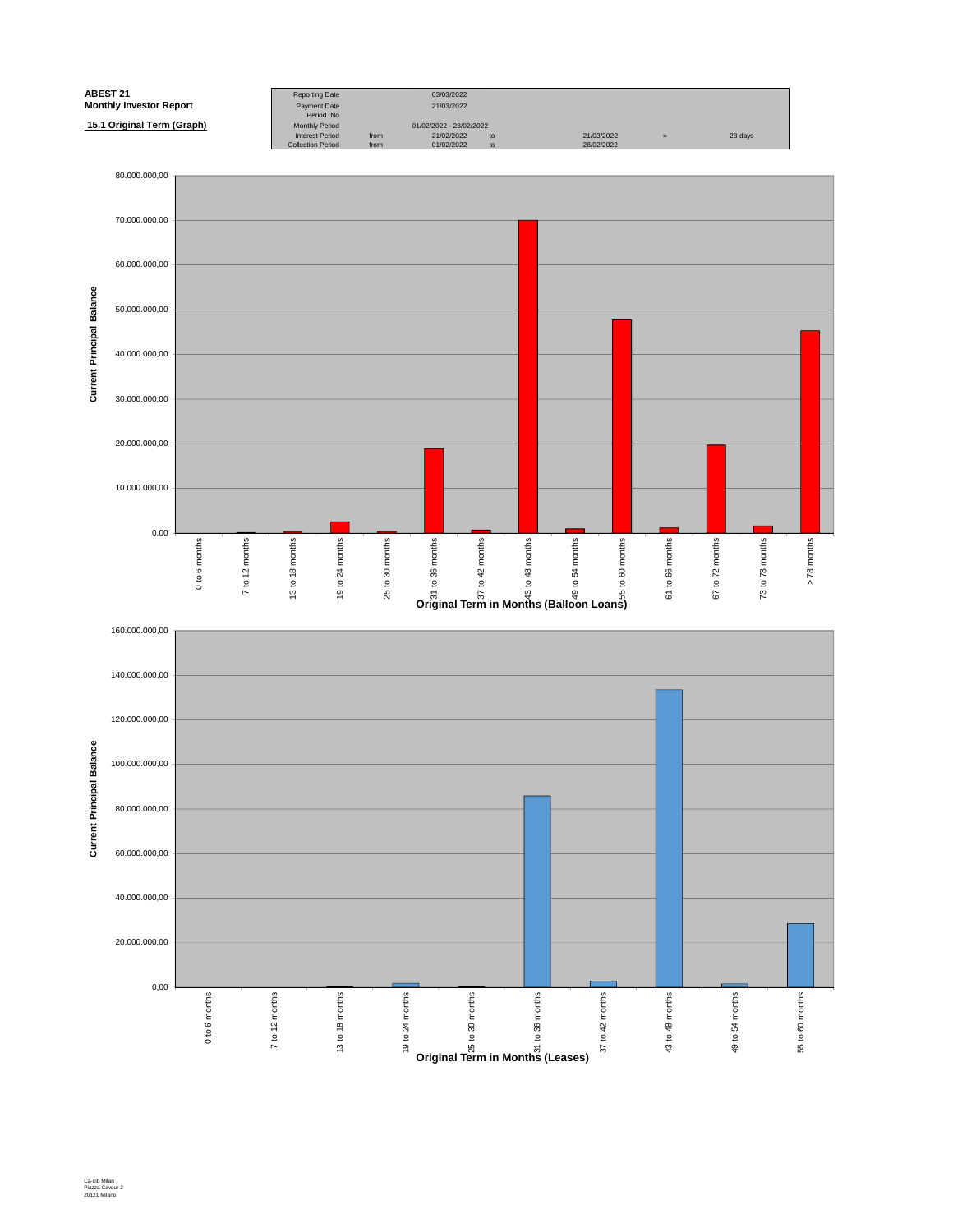**16. Manufacturer**

|                        | <b>Reporting Date</b>    |            | 03/03/2022              |    |            |     |         |
|------------------------|--------------------------|------------|-------------------------|----|------------|-----|---------|
| <b>Investor Report</b> | Payment Date             | 21/03/2022 |                         |    |            |     |         |
|                        | Period No                |            |                         |    |            |     |         |
| ıfacturer              | <b>Monthly Period</b>    |            | 01/02/2022 - 28/02/2022 |    |            |     |         |
|                        | <b>Interest Period</b>   | from       | 21/02/2022              | to | 21/03/2022 | $=$ | 28 days |
|                        | <b>Collection Period</b> | from       | 01/02/2022              | to | 28/02/2022 |     |         |

|              | <b>Current Principal</b> | Percentage of  |                        | Percentage of |
|--------------|--------------------------|----------------|------------------------|---------------|
| Manufacturer | <b>Balance in EUR</b>    | <b>Balance</b> | <b>Number of Loans</b> | Loans         |
| Alfa Romeo   | 22.531.804.59            | 4,85%          | 1.776                  | 3,95%         |
| Chrysler     | 0.00                     | 0,00%          |                        | 0,00%         |
| Dodge        | 55.104,78                | 0.01%          |                        | 0,00%         |
| Fiat         | 137.741.990,44           | 29,66%         | 18,770                 | 41,76%        |
| Jaquar       | 58.692.176.13            | 12,64%         | 6.050                  | 13,46%        |
| Jeep         | 63.981.879.04            | 13.78%         | 4.903                  | 10,91%        |
| Lancia       | 55.732.57                | 0,01%          |                        | 0,02%         |
| LandRover    | 156.053.549.67           | 33,60%         | 11.973                 | 26,64%        |
| Maserati     | 7.066.728.70             | 1.52%          | 266                    | 0,59%         |
| Others       | 18.250.505,30            | 3,93%          | 1.195                  | 2,66%         |
|              | 464.429.471.22           | 100.00%        | 44.944.00              | 100.00%       |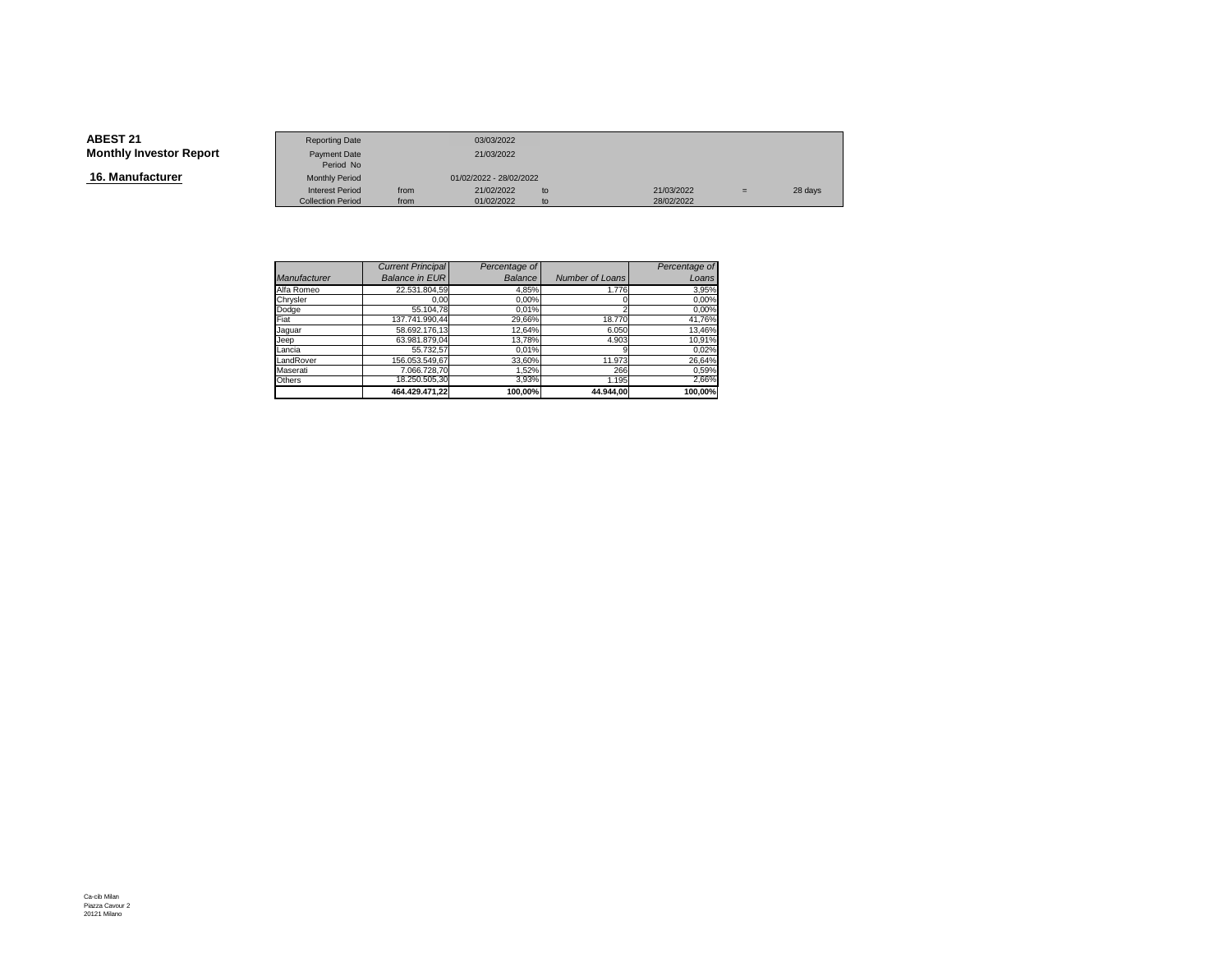| <b>ABEST 21</b>                                                                                                                                                                                                                                                                                                                                                                                                                                                                                                                                                                                                                                                                                                                                                                                                                                                                                                                                                                                                                                       |     | <b>Reporting Date</b>                           |      | 03/03/2022                            |               |         |
|-------------------------------------------------------------------------------------------------------------------------------------------------------------------------------------------------------------------------------------------------------------------------------------------------------------------------------------------------------------------------------------------------------------------------------------------------------------------------------------------------------------------------------------------------------------------------------------------------------------------------------------------------------------------------------------------------------------------------------------------------------------------------------------------------------------------------------------------------------------------------------------------------------------------------------------------------------------------------------------------------------------------------------------------------------|-----|-------------------------------------------------|------|---------------------------------------|---------------|---------|
| <b>Monthly Investor Report</b>                                                                                                                                                                                                                                                                                                                                                                                                                                                                                                                                                                                                                                                                                                                                                                                                                                                                                                                                                                                                                        |     | <b>Payment Date</b><br>Period No                |      | 21/03/2022                            |               |         |
| 17. Priority of Payments                                                                                                                                                                                                                                                                                                                                                                                                                                                                                                                                                                                                                                                                                                                                                                                                                                                                                                                                                                                                                              |     | <b>Monthly Period</b><br><b>Interest Period</b> | from | 01/02/2022 - 28/02/2022<br>21/02/2022 | to 21/03/2022 | 28 days |
|                                                                                                                                                                                                                                                                                                                                                                                                                                                                                                                                                                                                                                                                                                                                                                                                                                                                                                                                                                                                                                                       |     | <b>Collection Period</b>                        | from | 01/02/2022                            | to 28/02/2022 | $=$     |
| Priority of Payments during the Revolging Period<br>Available Distribution Amount<br>1. Payable Expenses<br>2. To credit into Expenses Account the Witholding Amount<br>3. Remuneration to the Trustee<br>4. Remuneration to the Account Bank, the Calculation Agent, the Data Trustee, the Principal<br>Paying Agent, the Corporate Servicer, the Servicer, the Back-Up Servicer Facilitator, the Back-<br>Up Servicer (once appointed) and any other invoiced costs<br>5. to pay pari passu and pro rata to the Swap Counterparty<br>6. Interest on Class A<br>7. Interest on Class B<br>8. Interest on Class C<br>9. Interest on Class D<br>10. Interest on Class E<br>11. Required Reserved Amoount on the Reserve Account<br>12. Purchase Price of Additional Portfolio<br>13. To credit the Replenishment Amount to the Replenishment Account<br>14. To pay any amount due and payable to the Swap Counterparties resulting from an Event of<br>Default<br>15. To pay to Originator and to Servicer any amount due and payable not already paid |     | Payment                                         |      |                                       |               |         |
|                                                                                                                                                                                                                                                                                                                                                                                                                                                                                                                                                                                                                                                                                                                                                                                                                                                                                                                                                                                                                                                       | $+$ | 21.754.478.99                                   |      |                                       |               |         |
|                                                                                                                                                                                                                                                                                                                                                                                                                                                                                                                                                                                                                                                                                                                                                                                                                                                                                                                                                                                                                                                       |     | 14.067.22                                       |      |                                       |               |         |
|                                                                                                                                                                                                                                                                                                                                                                                                                                                                                                                                                                                                                                                                                                                                                                                                                                                                                                                                                                                                                                                       |     |                                                 |      |                                       |               |         |
|                                                                                                                                                                                                                                                                                                                                                                                                                                                                                                                                                                                                                                                                                                                                                                                                                                                                                                                                                                                                                                                       |     |                                                 |      |                                       |               |         |
|                                                                                                                                                                                                                                                                                                                                                                                                                                                                                                                                                                                                                                                                                                                                                                                                                                                                                                                                                                                                                                                       |     | 916.67                                          |      |                                       |               |         |
|                                                                                                                                                                                                                                                                                                                                                                                                                                                                                                                                                                                                                                                                                                                                                                                                                                                                                                                                                                                                                                                       |     | 48.066.66                                       |      |                                       |               |         |
|                                                                                                                                                                                                                                                                                                                                                                                                                                                                                                                                                                                                                                                                                                                                                                                                                                                                                                                                                                                                                                                       |     | 42.933,33                                       |      |                                       |               |         |
|                                                                                                                                                                                                                                                                                                                                                                                                                                                                                                                                                                                                                                                                                                                                                                                                                                                                                                                                                                                                                                                       |     | 10.465.00                                       |      |                                       |               |         |
|                                                                                                                                                                                                                                                                                                                                                                                                                                                                                                                                                                                                                                                                                                                                                                                                                                                                                                                                                                                                                                                       |     | 19.638.89                                       |      |                                       |               |         |
|                                                                                                                                                                                                                                                                                                                                                                                                                                                                                                                                                                                                                                                                                                                                                                                                                                                                                                                                                                                                                                                       |     | 23.870.00                                       |      |                                       |               |         |
|                                                                                                                                                                                                                                                                                                                                                                                                                                                                                                                                                                                                                                                                                                                                                                                                                                                                                                                                                                                                                                                       |     | 34.572,22                                       |      |                                       |               |         |
|                                                                                                                                                                                                                                                                                                                                                                                                                                                                                                                                                                                                                                                                                                                                                                                                                                                                                                                                                                                                                                                       |     |                                                 |      |                                       |               |         |
|                                                                                                                                                                                                                                                                                                                                                                                                                                                                                                                                                                                                                                                                                                                                                                                                                                                                                                                                                                                                                                                       |     | 19.759.822.80                                   |      |                                       |               |         |
|                                                                                                                                                                                                                                                                                                                                                                                                                                                                                                                                                                                                                                                                                                                                                                                                                                                                                                                                                                                                                                                       |     | 11.040,43                                       |      |                                       |               |         |
|                                                                                                                                                                                                                                                                                                                                                                                                                                                                                                                                                                                                                                                                                                                                                                                                                                                                                                                                                                                                                                                       |     |                                                 |      |                                       |               |         |
|                                                                                                                                                                                                                                                                                                                                                                                                                                                                                                                                                                                                                                                                                                                                                                                                                                                                                                                                                                                                                                                       |     |                                                 |      |                                       |               |         |
| 16. Interest on Class M                                                                                                                                                                                                                                                                                                                                                                                                                                                                                                                                                                                                                                                                                                                                                                                                                                                                                                                                                                                                                               |     | 88.472,22                                       |      |                                       |               |         |
| 17. to pay the Final Excess Spread (if any) to the Class M Noteholder                                                                                                                                                                                                                                                                                                                                                                                                                                                                                                                                                                                                                                                                                                                                                                                                                                                                                                                                                                                 |     | 1.700.613.55                                    |      |                                       |               |         |

- 1.700.613,55

-

| Priority of Payments during the Amoritisation Period                                                                                                                                                                                                        |           | Payment |
|-------------------------------------------------------------------------------------------------------------------------------------------------------------------------------------------------------------------------------------------------------------|-----------|---------|
| Available Distribution Amount                                                                                                                                                                                                                               | $\ddot{}$ |         |
| 1. Payable Expenses                                                                                                                                                                                                                                         |           |         |
| 2. To credit into Expesens Account the Witholding Amount                                                                                                                                                                                                    |           |         |
| 3. Remuneration to the Trustee (including costs and expenses)                                                                                                                                                                                               |           |         |
| 4. Remuneration to the Account Bank, the Calculation Agent, the Data Trustee, the Principal<br>Paying Agent, the Corporate Servicer, the Servicer, the Back-Up Servicer Facilitator, the Back-<br>Up Servicer (once appointed) and any other invoiced costs |           |         |
| 5. to pay pari passu and pro rata to the Swap Counterparty                                                                                                                                                                                                  |           |         |
| 6. Class A Interest Amount                                                                                                                                                                                                                                  |           |         |
| 7. Class B Interest Amount                                                                                                                                                                                                                                  |           |         |
| 8. Class C Interest Amount                                                                                                                                                                                                                                  |           |         |
| 9. Class D Interest Amount                                                                                                                                                                                                                                  |           |         |
| 10. Class E Interest Amount                                                                                                                                                                                                                                 |           |         |
| 11. to credit to the Reserve Account the Required Reserve Amount                                                                                                                                                                                            |           |         |
| 12. to pay pari passu and pro rata, the Class A Redemption Amount                                                                                                                                                                                           |           |         |
| 13. to pay pari passu and pro rata, the Class B Redemption Amount (provided that Class A<br>Notes have been redeemed in full)                                                                                                                               |           |         |
| 14. to pay pari passu and pro rata, the Class C Redemption Amount (provided that Class B Notes<br>have been redeemed in full)                                                                                                                               |           |         |
| 15. to pay pari passu and pro rata, the Class D Redemption Amount (provided that Class C<br>Notes have been redeemed in full)                                                                                                                               |           |         |
| 16. to pay pari passu and pro rata, the Class E Redemption Amount (provided that Class D<br>Notes have been redeemed in full)                                                                                                                               |           |         |
| 17. To pay any amount due and payable to the Swap Counterparties resulting from an Event of<br>Default                                                                                                                                                      |           |         |
| 18. to pay to Originator and to Servicer any amount due and payable not already paid<br>19. Class M Interest Amount                                                                                                                                         |           |         |
| 20. to pay pari passu and pro rata, the Class M Redemption Amount (provided that Class E<br>Notes have been redeemed in full)                                                                                                                               |           |         |
| 21. to pay the Final Excess Spread (if any) to the Class M Noteholder                                                                                                                                                                                       |           |         |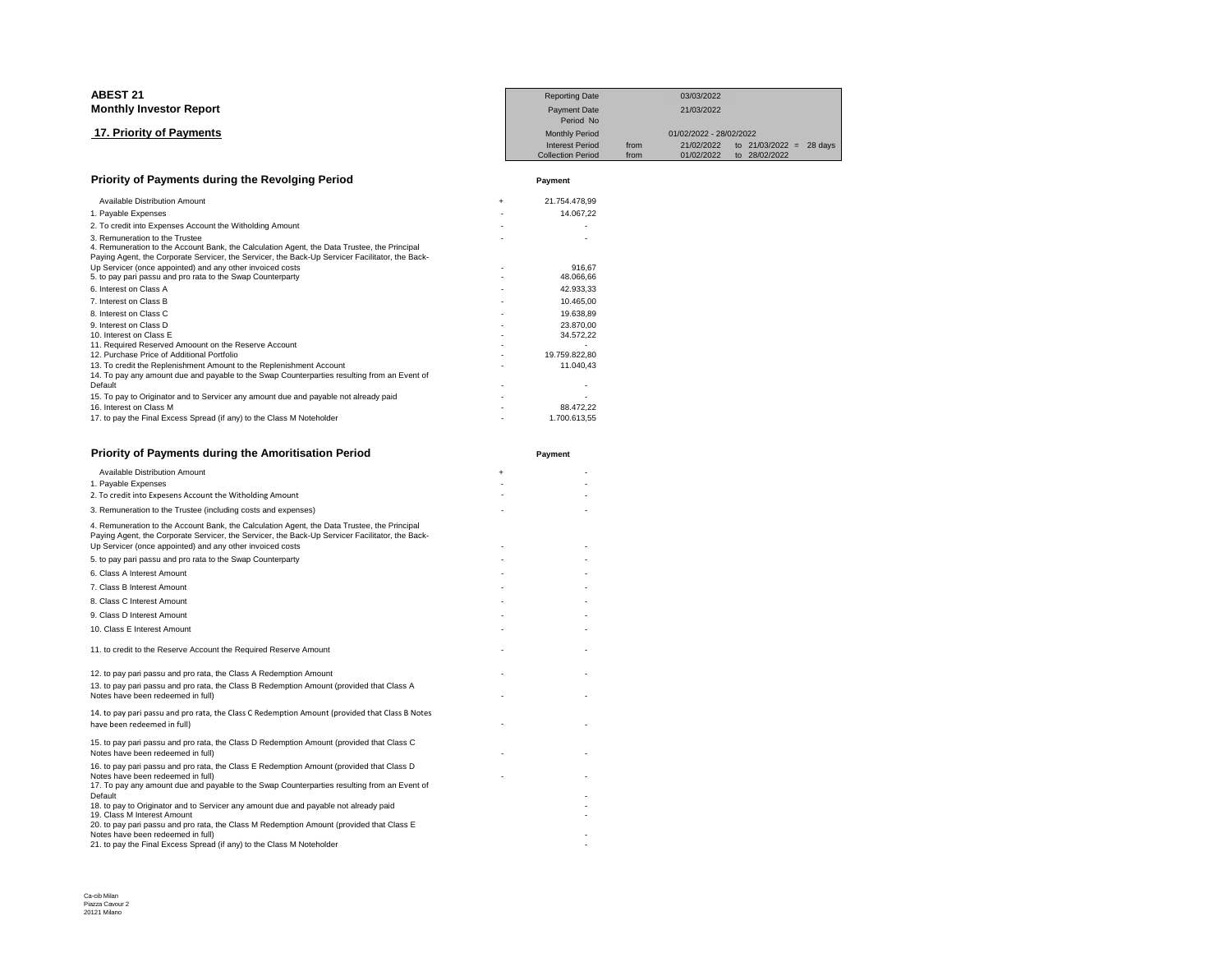| <b>ABEST 21</b>                | <b>Reporting Date</b>    |      | 03/03/2022              |    |            |     |         |
|--------------------------------|--------------------------|------|-------------------------|----|------------|-----|---------|
| <b>Monthly Investor Report</b> | <b>Payment Date</b>      |      | 21/03/2022              |    |            |     |         |
|                                | Period No                |      |                         |    |            |     |         |
| <b>18. Transaction Costs</b>   | <b>Monthly Period</b>    |      | 01/02/2022 - 28/02/2022 |    |            |     |         |
|                                | Interest Period          | from | 21/02/2022              | to | 21/03/2022 | $=$ | 28 days |
|                                | <b>Collection Period</b> | from | 01/02/2022              | to | 28/02/2022 |     |         |

|                                 | 486.600.000,0 | 400.000.000,0  | 20.700.000,0 | 20.200.000,0   | 15.500.000,0 | 12.700.000,0   | 17.500.000,0   |
|---------------------------------|---------------|----------------|--------------|----------------|--------------|----------------|----------------|
| <b>Transaction Costs</b>        | All notes     | <b>Class A</b> | Class B      | <b>Class C</b> | Class D      | <b>Class E</b> | <b>Class M</b> |
| Senior Expenses                 | 14.067.22 €   | 11.563.68      | 598.42       | 583.97         | 448.09       | 367.15         | 505.91         |
| Interest accrued for the Period | 219.951,66 €  | 42.933,33 €    | 10.465.00 €  | 19.638,89 €    | 23.870,00 €  | 34.572,22 €    | 88.472,22 €    |
| <b>Interest Payments</b>        | 219.951.66 €  | 42.933.33 €    | 10.465.00 €  | 19.638.89 €    | 23.870.00 €  | 34.572.22 €    | 88.472,22 €    |
| Unpaid Interest for the Period  |               |                |              |                |              |                |                |
| Cumulative Unpaid Interest      |               |                |              |                |              |                |                |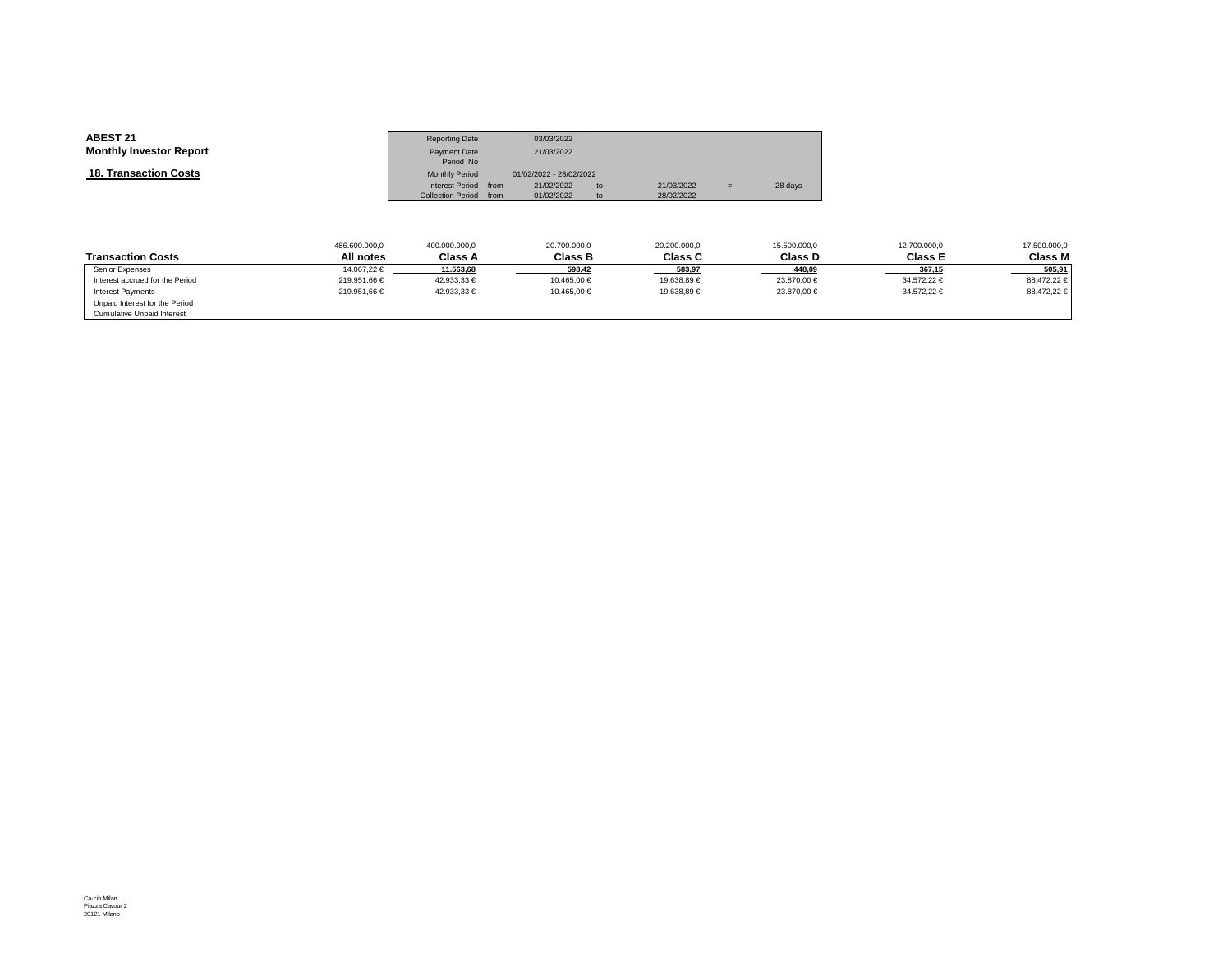## **19. Swap Counterparty Data**

|                            | <b>Reporting Date</b>    |      | 03/03/2022              |    |            |   |         |
|----------------------------|--------------------------|------|-------------------------|----|------------|---|---------|
| Investor Report            | <b>Payment Date</b>      |      | 21/03/2022              |    |            |   |         |
|                            | Period No                |      |                         |    |            |   |         |
| <b>› Counterpartv Data</b> | <b>Monthly Period</b>    |      | 01/02/2022 - 28/02/2022 |    |            |   |         |
|                            | <b>Interest Period</b>   | from | 21/02/2022              | to | 21/03/2022 | = | 28 days |
|                            | <b>Collection Period</b> | from | 01/02/2022              | to | 28/02/2022 |   |         |

# **Swap Counterparty Data**<br>
Swap Counterparty Provider

FCA BANK Deutschland GMBH

#### **Swap Data**

| Swap Type               |   | <b>IRS</b>     |
|-------------------------|---|----------------|
| Notional Amount         |   | 400.000.000.00 |
| Fixed Rate              | ٠ | 0.42           |
| Floating Rate (Euribor) | ۰ | 0.5620         |
| Net Swap Payments       |   | $-44.177.77$   |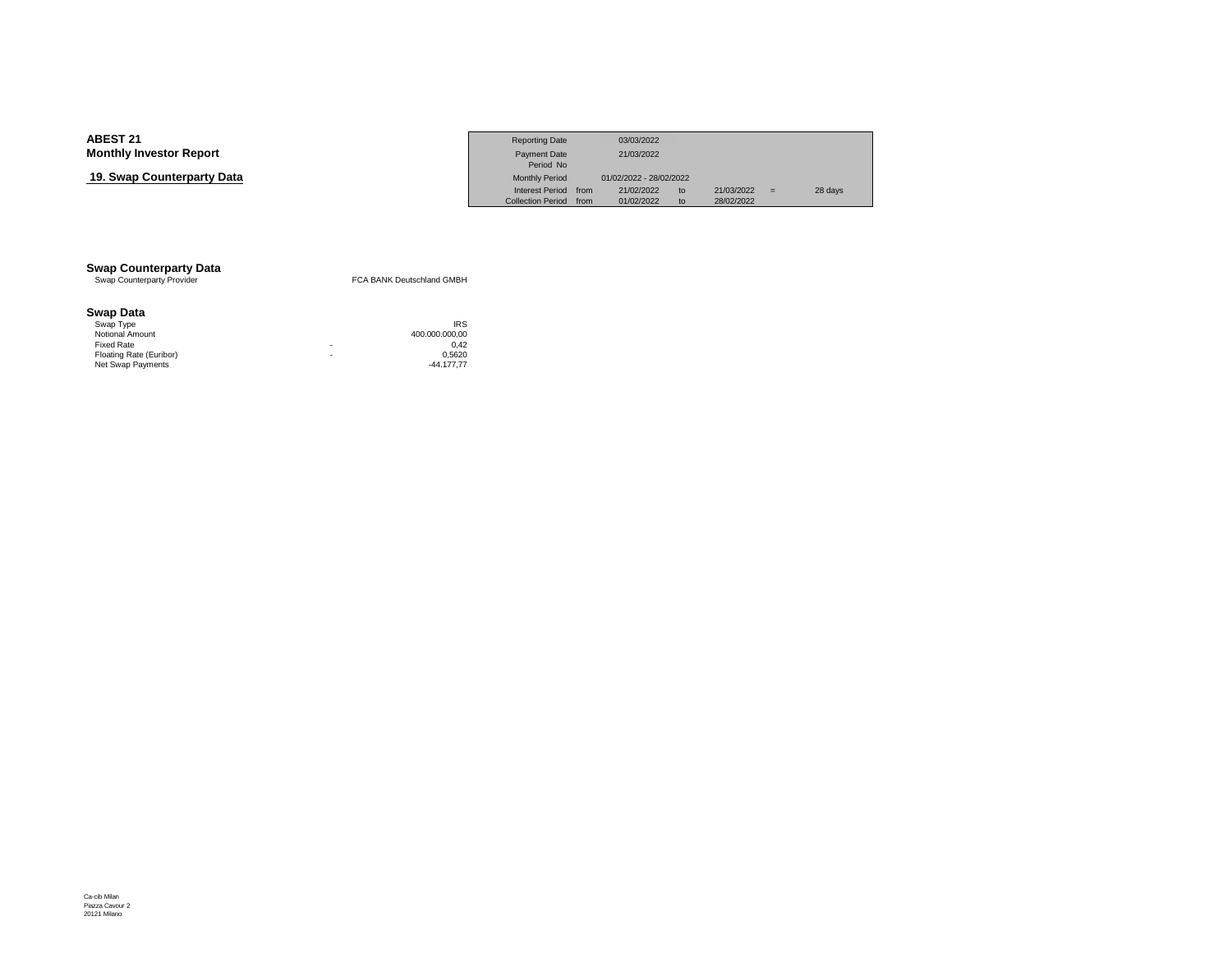#### **20. Retention**

|                 | <b>Reporting Date</b>  | 03/03/2022              |    |            |     |         |
|-----------------|------------------------|-------------------------|----|------------|-----|---------|
| Investor Report | Payment Date           | 21/03/2022              |    |            |     |         |
|                 | Period No              |                         |    |            |     |         |
| <u>ntion</u>    | <b>Monthly Period</b>  | 01/02/2022 - 28/02/2022 |    |            |     |         |
|                 | Interest Period from   | 21/02/2022              | to | 21/03/2022 | $=$ | 28 days |
|                 | Collection Period from | 01/02/2022              | to | 28/02/2022 |     |         |

#### Retention according to Article 6 of Regulation (EU) No 2017/2402

| <b>Net Economic Interest</b><br><b>Retained by the Originator</b> | <b>Outstanding Balance</b> | Percentage of Outstanding<br>Portfolio (%) |
|-------------------------------------------------------------------|----------------------------|--------------------------------------------|
| Class A Notes                                                     | 400.000.000,00             | 86,13%                                     |
| Class B Notes                                                     | 20.700.000,00              | 4,46%                                      |
| Class C Notes                                                     | 20.200.000.00              | 4,35%                                      |
| Class D Notes                                                     | 15.500.000.00              | 3,34%                                      |
| Class E Notes                                                     | 12.700.000.00              | 2,73%                                      |
| Class M Notes                                                     | 17.500.000.00              | 3,77%                                      |
|                                                                   |                            |                                            |
| <b>Retention Amount</b>                                           | <b>EUR</b>                 | $\frac{9}{6}$                              |
| Minimum Retention Class A                                         | ۰                          | 0,00%                                      |
| Minimum Retention Class B                                         | ۰                          | 0,00%                                      |
| Minimum Retention Class C                                         | ۰                          | 0,00%                                      |
| Minimum Retention Class D                                         | $\sim$                     | 0,00%                                      |
| Minimum Retention Calss E                                         | 5.721.473,56               | 1,23%                                      |
| Minimum Retention Class M                                         | 17.500.000.00              | 3,77%                                      |
| <b>Actual Retention Class A</b>                                   |                            | 0,00%                                      |
| <b>Actual Retention Class B</b>                                   | 20.700.000.00              | 4,46%                                      |
| <b>Actual Retention Class C</b>                                   | 20.200.000,00              | 4,35%                                      |
| <b>Actual Retention Class D</b>                                   | 15.500.000.00              | 3,34%                                      |
| <b>Actual Retention Class E</b>                                   | 12.700.000.00              | 2,73%                                      |
| <b>Actual Retention Class M</b>                                   | 17.500.000.00              | 3,77%                                      |

The Originator will retain for the life of the Transaction a material net economic interest of not less than 5 per cent. in the Transaction in accordance with Article 6 of Regulation (EU) No 2017/2402 of the European Parli of the Council of 12 December 2017 laying down a general framework for securitisation and creating a specific framework for simple, transparent and standardised securitisation, and amending Directives 2009/65/EC, 2009/138/EC and 2011/61/EU and Regulations (EC) No. 1060/2009 and (EU) No. 648/2012 (as amended) (the "European Securitisation Regulation"), provided that the level of retention may reduce over time in compliance with<br>Arti less than 5 per cent. of the nominal value of the securitised exposures, as set out in Article 6(3)(d) of the European Securitisation Regulation.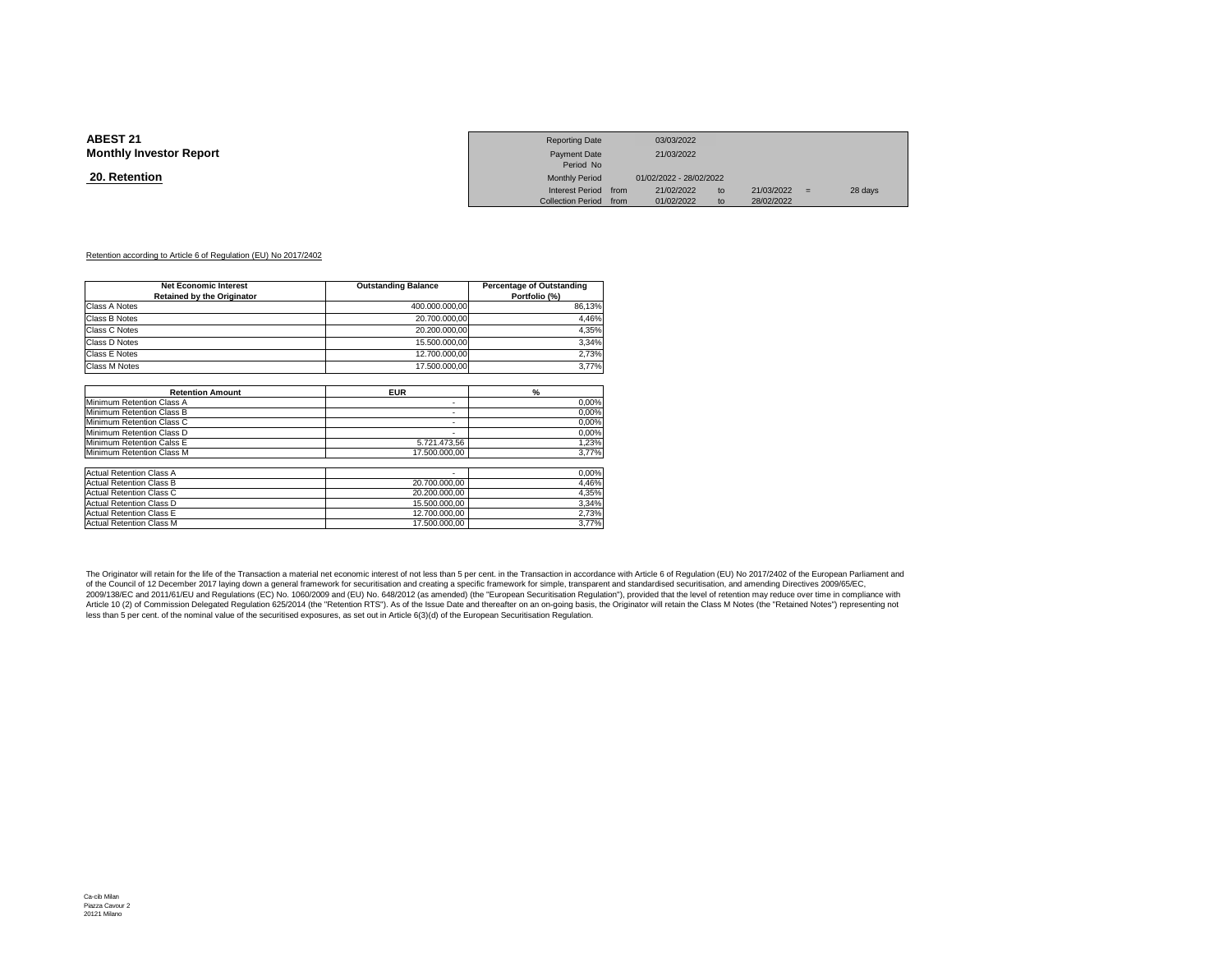#### **ABEST 21**Reporting Date 03/03/2022<br>Payment Date 21/03/2022 **Monthly Investor Report** Payment Date 21/03/2022Period NoMonthly Period **21. Counterparties I**01/02/2022 - 28/02/2022 Interest Period from 21/02/2022 to 21/03/2022 = 28 days<br>Collection Period from 01/02/2022 to 28/02/2022 Collection Period

|                             |                                               |              | Moody's       |                 | Fitch        |                |                 |  |
|-----------------------------|-----------------------------------------------|--------------|---------------|-----------------|--------------|----------------|-----------------|--|
|                             |                                               | Long<br>Term | Short<br>Term | Outlook         | Long<br>Term | Short<br>Term  | Outlook         |  |
| <b>Joint Lead Managers:</b> | <b>CA-CIB</b>                                 | Aa3          | $P-1$         | <b>STABLE</b>   | $A+$         | F <sub>1</sub> | NEGATIVE        |  |
|                             | <b>Unicredit Bank AG</b>                      | A2           | $P-1$         | <b>NEGATIVE</b> | <b>BBB</b>   | F <sub>2</sub> | <b>NEGATIVE</b> |  |
| <b>Transaction Account:</b> | The Bank of New York Mellon, Frankfurt Branch | Aa1          | $P-1$         | <b>STABLE</b>   | AA           | $F1+$          | <b>STABLE</b>   |  |
| <b>Paying Agent:</b>        | The Bank of New York Mellon, London Branch    | n.a.         | n.a.          | n.a.            | n.a.         | n.a.           | n.a.            |  |
| <b>Swap Counterparty:</b>   | <b>FCA BANK Deutschland GMBH</b>              | n.a.         | n.a.          | n.a.            | n.a.         | n.a.           | n.a.            |  |
|                             |                                               |              |               |                 |              |                |                 |  |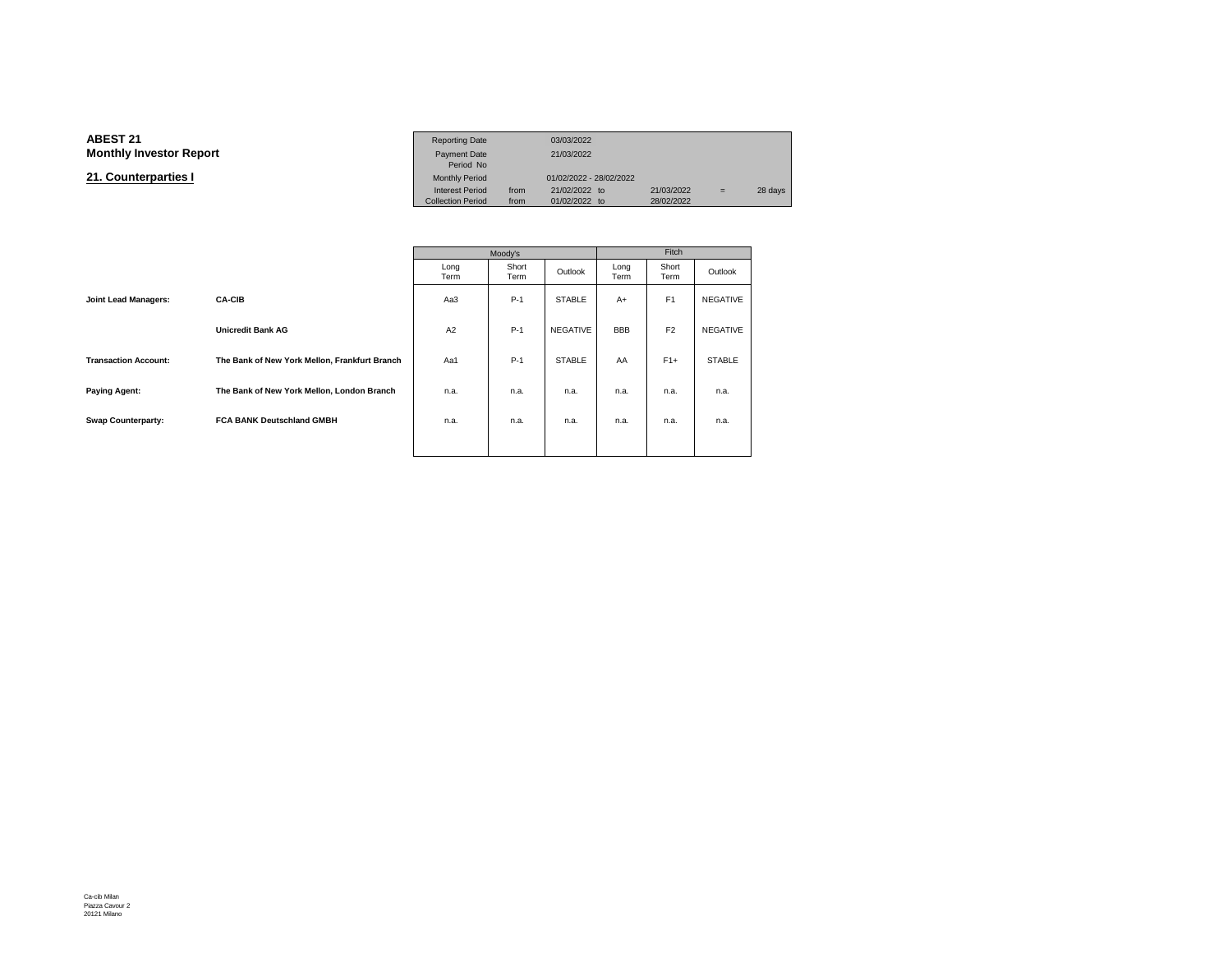| <b>ABEST 21</b>                | <b>Reporting Date</b>    |      | 03/03/2022                  |            |     |         |
|--------------------------------|--------------------------|------|-----------------------------|------------|-----|---------|
| <b>Monthly Investor Report</b> | <b>Payment Date</b>      |      | 21/03/2022                  |            |     |         |
|                                | Period No                |      |                             |            |     |         |
| 22. Counterparties II          | <b>Monthly Period</b>    |      | 01/02/2022 - 28/02/2022     |            |     |         |
|                                | <b>Interest Period</b>   | from | 21/02/2022<br>to            | 21/03/2022 | $=$ | 28 days |
|                                | <b>Collection Period</b> | from | 01/02/2022<br>$\mathsf{to}$ | 28/02/2022 |     |         |

| <b>Transaction Security Trustee:</b> | STICHTING SECURITY TRUSTEE ABEST 21 |                           |
|--------------------------------------|-------------------------------------|---------------------------|
| Data Trustee:                        | DATA CUSTODY AGENT SERVICES B.V.    |                           |
| <b>Rating Agencies:</b>              | Moody's                             | <b>Fitch Ratings GmbH</b> |
| <b>Corporate Administration:</b>     | <b>INTERTRUST MANAGEMENT B.V.</b>   |                           |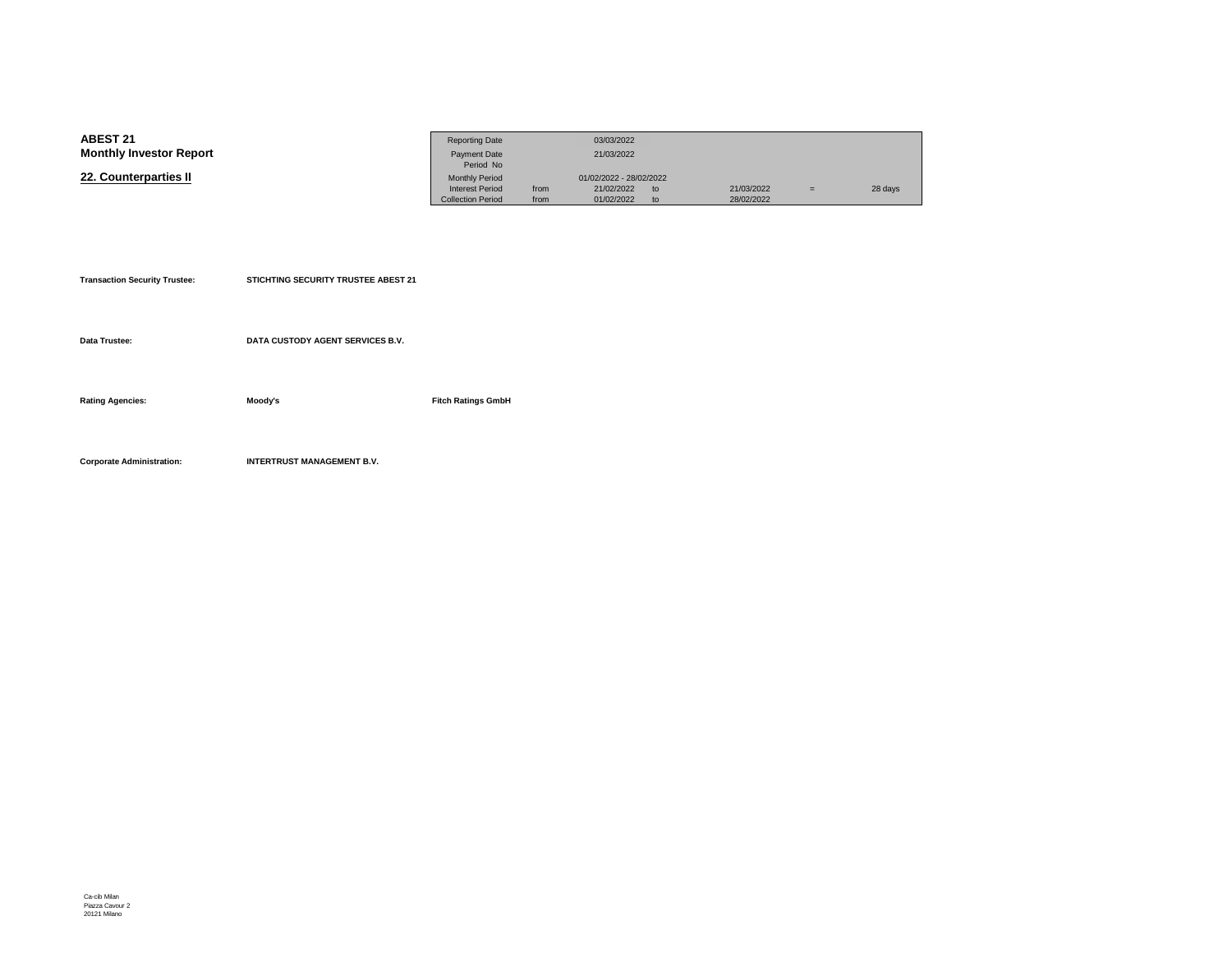| <b>ABEST 21</b>                | <b>Reporting Date</b>    |      | 03/03/2022              |    |            |   |         |
|--------------------------------|--------------------------|------|-------------------------|----|------------|---|---------|
| <b>Monthly Investor Report</b> | Payment Date             |      | 21/03/2022              |    |            |   |         |
|                                | Period No                |      |                         |    |            |   |         |
| 23. Issuer Information         | <b>Monthly Period</b>    |      | 01/02/2022 - 28/02/2022 |    |            |   |         |
|                                | <b>Interest Period</b>   | from | 21/02/2022              | to | 21/03/2022 | Ξ | 28 days |
|                                | <b>Collection Period</b> | from | 01/02/2022              | to | 28/02/2022 |   |         |

| Deal Name:                 | ABEST 21                                      |
|----------------------------|-----------------------------------------------|
| Issuer:                    | ABEST 21                                      |
|                            |                                               |
|                            |                                               |
| Seller of the Receivables: | FCA Bank Deutschland GmbH                     |
| <b>Servicer Name:</b>      | FCA Bank Deutschland GmbH                     |
|                            |                                               |
| <b>Reporting Entity:</b>   | Ca-cib Milan                                  |
|                            |                                               |
|                            |                                               |
| Contact:                   | Doriana Bettini<br>doriana.bettini@ca-cib.com |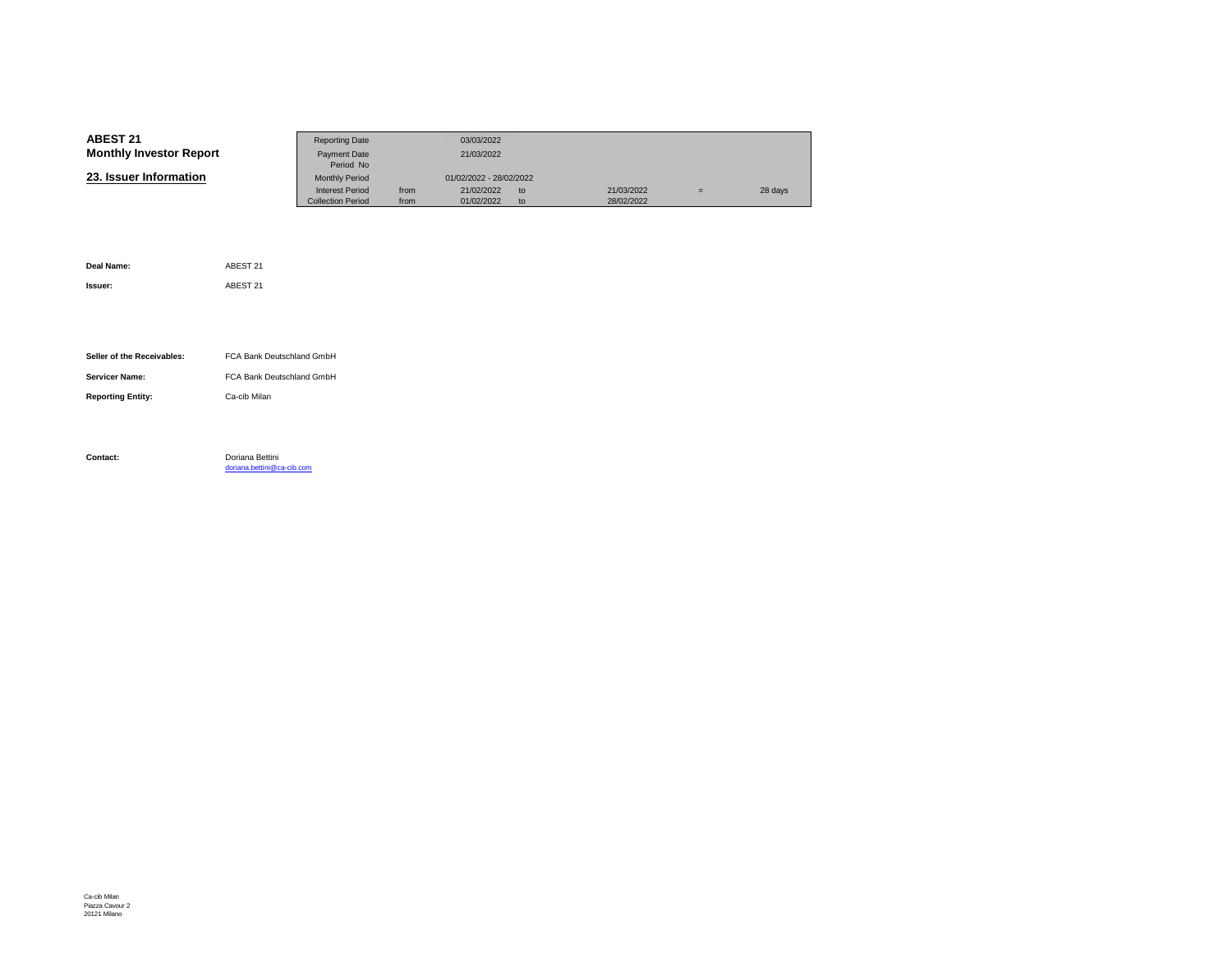**24. Originator, Servicer**

|                 | <b>Reporting Date</b>    |      | 03/03/2022              |               |            |     |         |
|-----------------|--------------------------|------|-------------------------|---------------|------------|-----|---------|
| Investor Report | <b>Payment Date</b>      |      | 21/03/2022              |               |            |     |         |
|                 | Period No                |      |                         |               |            |     |         |
| nator. Servicer | <b>Monthly Period</b>    |      | 01/02/2022 - 28/02/2022 |               |            |     |         |
|                 | <b>Interest Period</b>   | from | 21/02/2022              | $\mathsf{to}$ | 21/03/2022 | $=$ | 28 days |
|                 | <b>Collection Period</b> | from | 01/02/2022              | $\mathsf{to}$ | 28/02/2022 |     |         |

#### **Contact Details**

FCA Bank Deutschland GmbH

#### heike.simon@fcagroup.com

| <b>Ratings FCA Bank SpA</b>                                                                                                                                                                                           | Moodv's |
|-----------------------------------------------------------------------------------------------------------------------------------------------------------------------------------------------------------------------|---------|
| (Downgrade Event)                                                                                                                                                                                                     | Ba3     |
| In respect of the Servicer, and only if the<br>Originator acts as Servicer, that the long-term<br>rating of FCA Bank Spa unsecured,<br>unsubordinated and unquaranteed debt obligations<br>falls below Ba3 by Moody's |         |